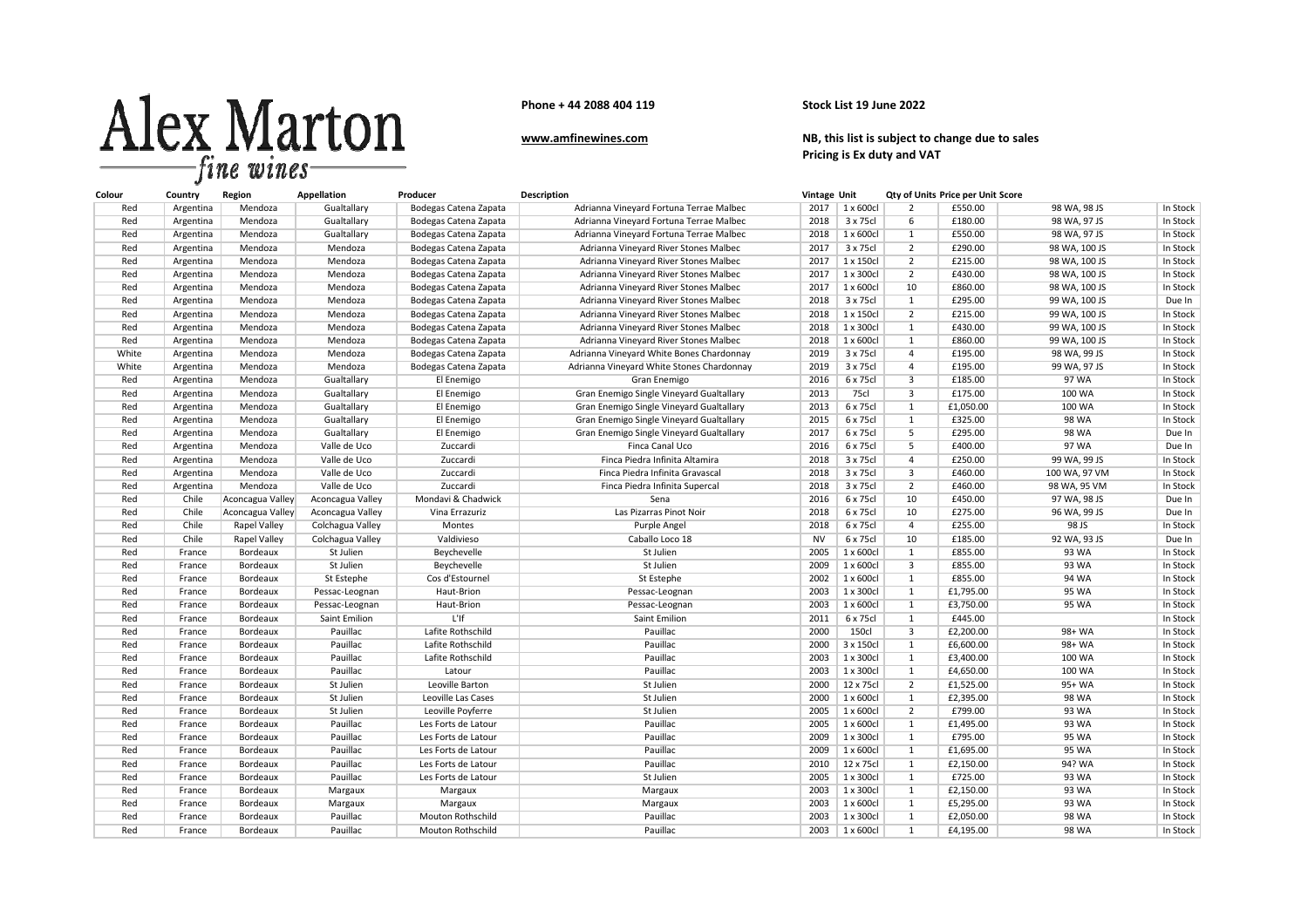| Red<br><b>St Emilion</b><br><b>St Emilion</b><br>2000<br>1 x 600cl<br>£1,095.00<br>96 WA<br>In Stock<br>France<br>Bordeaux<br>Pavie Decesse<br>1<br>Bordeaux<br>Pomerol<br>Petrus<br>Pomerol<br>2000<br><b>150cl</b><br>$\overline{2}$<br>£9,495.00<br>100 WA<br>In Stock<br>Red<br>France<br>Pomerol<br>1 x 150cl<br>£9,995.00<br>100 WA<br>In Stock<br>Red<br>France<br>Bordeaux<br>Petrus<br>Pomerol<br>2000<br>$\mathbf{1}$<br>Bordeaux<br>Pomerol<br>Pomerol<br>2015<br>6 x 75cl<br>£1,340.00<br>Due In<br>Red<br>France<br>Trotanov<br>$\mathbf{1}$<br>WA, 95 VM, 17.5 JR, 100 JS, 97 DR, 95-<br>Red<br>Bordeaux<br><b>St Emilion</b><br><b>St Emilion</b><br>2009<br>6 x 75cl<br>$\overline{2}$<br>£705.00<br>99 AG, 97+ WA<br>In Stock<br>France<br>Canon<br>Gevrey Chambertin<br>75cl<br>£180.00<br>90 WA, 92 BH<br>In Stock<br>Red<br>France<br>Burgundy<br>Domaine Bruno Clair<br>Gevrey Chambertin Clos St Jacques<br>2013<br>6<br>2019<br>6 x 75cl<br>£480.00<br>88-91 BH<br>Red<br>France<br>Corton<br>Domaine Bruno Colin<br>Corton Grand Cru<br>$\overline{a}$<br>Due In<br>Burgundy<br>6 x 75cl<br>5<br>£495.00<br>In Stock<br>Red<br>Burgundy<br>Gevrey Chambertin<br>Domaine Confuron-Cotetidot<br>Gevrey Chambertin Lavaut St. Jacques<br>2006<br>89-92 BH, 88-91 VM<br>France<br>Red<br>Domaine de Montille<br>Nuits St. Georges 1er Cru Aux Thorey<br>2017<br>6 x 75cl<br>10<br>£320.00<br>91-93 BH, 92-93 JS, 92-94 NM<br>Due In<br>France<br>Burgundy<br>Nuits St. Georges<br>1 x 75cl<br>£475.00<br>Due In<br>White<br>France<br>Burgundy<br><b>Batard Montrachet</b><br>Domaine Henri Boillot<br>Batard Montrachet Grand Cru<br>2020<br>1<br>96-98 JM<br>2018<br>3 x 75cl<br>$\overline{2}$<br>£540.00<br>95 WA, 94 BH<br>In Stock<br>Red<br>France<br>Burgundy<br>Latricieres Chambertin<br>Domaine Henri Boillot<br>Latricieres Chambertin Grand Cru<br>12 x 75cl<br>Red<br>Vosne Romanee<br>Vosne Romanee 1er Cru Les Suchots<br>2006<br>£2,395.00<br>93 WA, 91-94 VM<br>In Stock<br>France<br>Burgundy<br>Domaine Jean Grivot<br>$\mathbf{1}$<br>2018<br>3 x 75cl<br>£825.00<br>95-97 NM<br>In Stock<br>Red<br>France<br>Burgundy<br>Gevrey Chambertin<br>Domaine Louis Jadot<br>Bonnes Mares Grand Cru<br>2<br>White<br>2015<br>6 x 75cl<br>£290.00<br>92 BH<br>In Stock<br>France<br>Chassagne Montrachet<br>Domaine Marc Morey<br>Chassagne Montrachet 1er Cru En Virondot<br>$\overline{7}$<br>Burgundy<br>White<br>2017<br>6 x 75cl<br>£285.00<br>92 WA, 91 BH<br>In Stock<br>France<br>Burgundy<br>Chassagne Montrachet<br>Domaine Marc Morey<br>Chassagne Montrachet 1er Cru En Virondot<br>$\mathbf{1}$<br>75cl<br>17<br>92 WA, 91 BH<br>In Stock<br>White<br>Chassagne Montrachet<br>Chassagne Montrachet 1er Cru En Virondot<br>2017<br>£48.00<br>France<br>Burgundy<br>Domaine Marc Morey<br>6 x 75cl<br>White<br>2018<br>£280.00<br>92-94 NM<br>In Stock<br>France<br>Burgundy<br>Chassagne Montrachet<br>Domaine Marc Morey<br>Chassagne Montrachet 1er Cru En Virondot<br>6<br>White<br>2015<br>6 x 75cl<br>£285.00<br>91 BH 89 WA<br>In Stock<br>France<br>Burgundy<br>Chassagne Montrachet<br>Domaine Marc Morey<br>Chassagne Montrachet 1er Cru Les Chenevottes<br>8<br>White<br>2018<br>6 x 75cl<br>$\overline{2}$<br>£280.00<br>91-93 NM<br>In Stock<br>France<br>Burgundy<br>Chassagne Montrachet<br>Domaine Marc Morey<br>Chassagne Montrachet 1er Cru Les Chenevottes<br>2015<br>6 x 75cl<br>£280.00<br>In Stock<br>White<br>Chassagne Montrachet<br>Chassagne Montrachet 1er Cru Les Vergers<br>90 BH 90-92 WA<br>France<br>Burgundy<br>Domaine Marc Morey<br>4<br>6 x 75cl<br>In Stock<br>White<br>2018<br>5<br>£270.00<br>93 WA, 91 BH<br>France<br>Burgundy<br>Chassagne Montrachet<br>Domaine Marc Morey<br>Chassagne Montrachet 1er Cru Les Vergers<br>White<br>Puligny Montrachet 1er Cru Les Referts<br>2017<br>6 x 75cl<br>£360.00<br>92 BH<br>In Stock<br>France<br>Burgundy<br><b>Puligny Montrachet</b><br>Domaine Marc Morey<br>$\mathbf{1}$<br>Red<br>Assortment case (1LT, 1RSV, 1ECH, 1GE, 1 RB, 1 VR)<br>2002<br>6 x 75cl<br>$\overline{2}$<br>£27,000.00<br>In Stock<br>France<br>Burgundy<br>Domaine Romanee Conti<br>2018<br>6 x 75cl<br>£600.00<br>93-95 NM, 90-93 BH, 94 JS<br>Due In<br>Red<br>Burgundy<br>Louis Jadot<br>Clos Vougeot Grand Cru<br>5<br>France<br>Clos Vougeot<br><b>Puligny Montrachet</b><br>2019<br>6 x 75cl<br>£575.00<br>92-94 VM, 92-95 BH<br>In Stock<br>White<br>France<br>Burgundy<br>Louis Jadot<br>Puligny-Montrachet 1er Cru Le Cailleret<br>1<br>Red<br>Clos St. Denis Grand Cru<br>2019<br>6 x 75cl<br>$\mathbf{1}$<br>£1,375.00<br>95-97 VM, 94-96 JM<br>In Stock<br>France<br>Burgundy<br>Clos St. Denis<br>Louis Jadot Domaine Gagey<br>Bonnes Mares Grand Cru<br>2020<br>1 x 75cl<br>£295.00<br>95 BH, 94-96 JM<br>Due In<br>Red<br>France<br>Burgundy<br><b>Bonnes Mares</b><br>Maison Henri Boillot<br>1<br>2020<br>6 x 75cl<br>$\overline{2}$<br>£147.00<br>White<br>France<br>Burgundy<br>Bourgogne Blanc<br>Maison Henri Boillot<br>Bourgogne Blanc<br>87-89 JM<br>Due In<br>1 x 75cl<br>Red<br>Maison Henri Boillot<br>Clos de Vougeot Grand Cru<br>2020<br>£170.00<br>93 BH, 93-95 JM<br>Due In<br>France<br>Burgundy<br>Clos de Vougeot<br>1<br>Red<br>Echezeaux<br>Maison Henri Boillot<br><b>Echezeaux Grand Cru</b><br>2020<br>1 x 75cl<br>£195.00<br>94 BH. 93-95 JM<br>Due In<br>France<br>Burgundy<br>1<br>White<br>Meursault 1er Cru Poruzot<br>2018<br>6 x 75cl<br>$\overline{2}$<br>£420.00<br>93 WA<br>In Stock<br>France<br>Burgundy<br>Meursault<br>Maison Henri Boillot<br>2004<br>75cl<br>£4,995.00 WA97+, VM93(+?), BH95, JM96, JR18.5 In Stock<br>White<br>France<br>Burgundy<br>Corton Charlemagne<br>Coche Dury<br>Corton Charlemagne Grand Cru<br>$\mathbf{1}$<br>Red<br>Corton<br>Chateau Corton Grancey Grand Cru<br>2010<br>6 x 75cl<br>£530.00<br>89-92 BH, 93 WE<br>Due In<br>France<br>Burgundy<br>Louis Latour<br>1<br>6 x 75cl<br>£492.00<br>Red<br>Corton<br>Louis Latour<br>Chateau Corton Grancey Grand Cru<br>2012<br>$\mathbf{1}$<br>90-92 BH, 93 WE<br>Due In<br>France<br>Burgundy<br>Corton<br>Chateau Corton Grancey Grand Cru<br>2019<br>6 x 75cl<br>£510.00<br>91-93+ WA, 89 BH<br>Red<br>France<br>Burgundy<br>Louis Latour<br>$\mathbf{1}$<br>Due In<br>Corton<br>2017<br>6 x 75cl<br>£575.00<br>91-94 BH<br>White<br>France<br>Burgundy<br>Louis Latour<br>Corton Charlemagne<br>$\mathbf{1}$<br>Due In<br>Corton<br>6 x 75cl<br>£295.00<br>94 WS<br>Due In<br>Red<br>Burgundy<br>Louis Latour<br>Corton Grand Cru<br>2017<br>$\mathbf{1}$<br>France<br>6 x 75cl<br>White<br>Champagne<br><b>Bollinger</b><br><b>B13 Blanc de Noirs</b><br>2013<br>£395.00<br>In Stock<br>France<br>Champagne<br>$\mathbf{1}$<br>White<br>Bollinger<br>Champagne R.D. Extra Brut<br>2004<br>6 x 75cl<br>$\overline{2}$<br>£850.00<br>97 WA<br>Due In<br>France<br>Champagne<br>Champagne<br>La Grande Annee<br>2014<br>6 x 75cl<br>£550.00<br>98 AG, 95 WA<br>In Stock<br>White<br>France<br>Champagne<br>Champagne<br>Bollinger<br>6<br><b>PN VZ 16</b><br>94 WA, 93 AG<br>White<br>France<br>Champagne<br>Champagne<br>Bollinger<br><b>NV</b><br>6 x 75cl<br>£350.00<br>In Stock<br>6<br>6 x 75cl<br>98 JS<br>In Stock<br>White<br>Champagne<br>Champagne<br><b>Charles Heidsieck</b><br><b>Brut Millesime Rose</b><br>2008<br>6<br>£470.00<br>France<br>White<br>Dom Perignon<br>2010<br>6 x 75cl<br>£950.00<br>98 JS, 93 VM, 18.5 +JR, 93 DR<br>In Stock<br>France<br>Champagne<br>Champagne<br>Champagne<br>$\mathbf{1}$<br>White<br>2012<br>6 x 75cl<br>$\overline{2}$<br>£920.00<br>99+ WA, 97 VM, 18.5 +JR, 98 DR<br>In Stock<br>France<br>Champagne<br>Champagne<br>Dom Perignon<br>Champagne<br><b>NV</b><br>6 x 75cl<br>In Stock<br>White<br>Champagne<br>Jacquesson & Fils<br>Cuvee No. 744<br>$\overline{a}$<br>£210.00<br>France<br>Champagne<br>In Stock<br>White<br>Jacquesson & Fils<br>Dizy Corne Bautray Extra Brut<br>2009<br>6 x 75cl<br>£720.00<br>94 WA, 95 AG<br>France<br>Champagne<br>Champagne<br>$\mathbf{1}$<br>White<br>Clos du Mesnil<br>2000<br>1 x 75cl<br>$\overline{2}$<br>95 VM, 98 BH, JR18.5 JR, 97 DR, 94 WA In Stock<br>France<br>Champagne<br>Champagne<br>Krug<br>£1,365.00<br>White<br>Grande Cuvee 169eme<br><b>NV</b><br>6 x 75cl<br>£895.00<br>96+ WA 97 JS<br>In Stock<br>France<br>Champagne<br>Champagne<br>Krug<br>1<br>2006<br>3 x 75cl<br>£210.00<br>96 JS<br>In Stock<br>White<br>France<br>Champagne<br>Nicolas Feuillatte<br>Champagne Brut Palmes d'Or<br>$\overline{a}$<br>Champagne<br>6 x 75cl<br>9<br>96 WA, 97+ AG, 96 JS<br>In Stock<br>White<br>Taittinger<br>Comtes de Champagne<br>2006<br>£1,045.00<br>France<br>Champagne<br>Champagne<br>White<br>Taittinger<br>Comtes de Champagne<br>2007<br>6 x 75cl<br>9<br>£735.00<br>95 WA, 96 AG, 98 JS<br>In Stock<br>France<br>Champagne<br>Champagne<br>White<br>2008<br>6 x 75cl<br>$\overline{a}$<br>£1,150.00<br>98 WA, 98 AG, 100 JS<br>In Stock<br>France<br>Champagne<br>Champagne<br>Taittinger<br>Comtes de Champagne<br>1 x 150cl<br>£295.00<br>94 WA, 94 DR, 18 JR<br>Due In<br>White<br>Champagne<br>Champagne<br>Taittinger<br>Comtes de Champagne<br>2011<br>$\overline{1}$<br>France<br>Rose<br>Taittinger<br>Comtes de Champagne Rose<br>2008<br>3 x 75cl<br>$\overline{2}$<br>£835.00<br>96 WA, 93 AG<br>In Stock<br>France<br>Champagne<br>Champagne<br>Rose<br>Champagne<br>Taittinger<br>Comtes de Champagne Rose<br>2008<br>1 x 150cl<br>$\mathbf{1}$<br>£595.00<br>96 WA, 93 AG<br>Due In<br>France<br>Champagne<br>12 x 75cl<br>£1,350.00<br>Red<br>Rhone<br>Clos des Papes<br>Chateauneuf-du-Pape<br>2010<br>$\mathbf{1}$<br>96 VM, 16.5+ JR, 98 DR, 98+ JD<br>In Stock<br>France<br>Chateauneuf-du-Pape | Red | France | Bordeaux | Pauillac | Mouton Rothschild | Pauillac | 2009 | 1 x 600cl | 1 | £5,695.00 | 99 WA | In Stock |
|----------------------------------------------------------------------------------------------------------------------------------------------------------------------------------------------------------------------------------------------------------------------------------------------------------------------------------------------------------------------------------------------------------------------------------------------------------------------------------------------------------------------------------------------------------------------------------------------------------------------------------------------------------------------------------------------------------------------------------------------------------------------------------------------------------------------------------------------------------------------------------------------------------------------------------------------------------------------------------------------------------------------------------------------------------------------------------------------------------------------------------------------------------------------------------------------------------------------------------------------------------------------------------------------------------------------------------------------------------------------------------------------------------------------------------------------------------------------------------------------------------------------------------------------------------------------------------------------------------------------------------------------------------------------------------------------------------------------------------------------------------------------------------------------------------------------------------------------------------------------------------------------------------------------------------------------------------------------------------------------------------------------------------------------------------------------------------------------------------------------------------------------------------------------------------------------------------------------------------------------------------------------------------------------------------------------------------------------------------------------------------------------------------------------------------------------------------------------------------------------------------------------------------------------------------------------------------------------------------------------------------------------------------------------------------------------------------------------------------------------------------------------------------------------------------------------------------------------------------------------------------------------------------------------------------------------------------------------------------------------------------------------------------------------------------------------------------------------------------------------------------------------------------------------------------------------------------------------------------------------------------------------------------------------------------------------------------------------------------------------------------------------------------------------------------------------------------------------------------------------------------------------------------------------------------------------------------------------------------------------------------------------------------------------------------------------------------------------------------------------------------------------------------------------------------------------------------------------------------------------------------------------------------------------------------------------------------------------------------------------------------------------------------------------------------------------------------------------------------------------------------------------------------------------------------------------------------------------------------------------------------------------------------------------------------------------------------------------------------------------------------------------------------------------------------------------------------------------------------------------------------------------------------------------------------------------------------------------------------------------------------------------------------------------------------------------------------------------------------------------------------------------------------------------------------------------------------------------------------------------------------------------------------------------------------------------------------------------------------------------------------------------------------------------------------------------------------------------------------------------------------------------------------------------------------------------------------------------------------------------------------------------------------------------------------------------------------------------------------------------------------------------------------------------------------------------------------------------------------------------------------------------------------------------------------------------------------------------------------------------------------------------------------------------------------------------------------------------------------------------------------------------------------------------------------------------------------------------------------------------------------------------------------------------------------------------------------------------------------------------------------------------------------------------------------------------------------------------------------------------------------------------------------------------------------------------------------------------------------------------------------------------------------------------------------------------------------------------------------------------------------------------------------------------------------------------------------------------------------------------------------------------------------------------------------------------------------------------------------------------------------------------------------------------------------------------------------------------------------------------------------------------------------------------------------------------------------------------------------------------------------------------------------------------------------------------------------------------------------------------------------------------------------------------------------------------------------------------------------------------------------------------------------------------------------------------------------------------------------------------------------------------------------------------------------------------------------------------------------------------------------------------------------------------------------------------------------------------------------------------------------------------------------------------------------------------------------------------------------------------------------------------------------------------------------------------------------------------------------------------------------------------------------------------------------------------------------------------------------------------------------------------------------------------------------------------------------------------------------------------------------------------------------------------------------------------------------------------------------------------------------------------------------------------------------------------------------------------------------------------------------------------------------------------------------------------------------------------------------------------------------------------------------------------------------------------------------------------------------------------------------------------------------------------------------------------------------------------------------------------------------------------------------------------------------------------------------------------------------------------------------------------------------------------------------------------------------------------------------------------------------------------------------------------------------------------------------------------------------------------------------------------------------------------------------------------------------------------------------------------------------------------------------------------------------------------------------------------------------------------------------------------------------------------------------------------------------------------------------------------------------------------------------------------------------------------------------------------------------------------------------------------------------------------------------------------------------------------------------------------------------------------------------------------------------------------------------------------------------------------------------------------------------------------|-----|--------|----------|----------|-------------------|----------|------|-----------|---|-----------|-------|----------|
|                                                                                                                                                                                                                                                                                                                                                                                                                                                                                                                                                                                                                                                                                                                                                                                                                                                                                                                                                                                                                                                                                                                                                                                                                                                                                                                                                                                                                                                                                                                                                                                                                                                                                                                                                                                                                                                                                                                                                                                                                                                                                                                                                                                                                                                                                                                                                                                                                                                                                                                                                                                                                                                                                                                                                                                                                                                                                                                                                                                                                                                                                                                                                                                                                                                                                                                                                                                                                                                                                                                                                                                                                                                                                                                                                                                                                                                                                                                                                                                                                                                                                                                                                                                                                                                                                                                                                                                                                                                                                                                                                                                                                                                                                                                                                                                                                                                                                                                                                                                                                                                                                                                                                                                                                                                                                                                                                                                                                                                                                                                                                                                                                                                                                                                                                                                                                                                                                                                                                                                                                                                                                                                                                                                                                                                                                                                                                                                                                                                                                                                                                                                                                                                                                                                                                                                                                                                                                                                                                                                                                                                                                                                                                                                                                                                                                                                                                                                                                                                                                                                                                                                                                                                                                                                                                                                                                                                                                                                                                                                                                                                                                                                                                                                                                                                                                                                                                                                                                                                                                                                                                                                                                                                                                                                                                                                                                                                                                                                                                                                                                                                                                                                                                                                                                                                                                                                                                                                                                                                                                                                                                                                                                                                                                                                                                                                              |     |        |          |          |                   |          |      |           |   |           |       |          |
|                                                                                                                                                                                                                                                                                                                                                                                                                                                                                                                                                                                                                                                                                                                                                                                                                                                                                                                                                                                                                                                                                                                                                                                                                                                                                                                                                                                                                                                                                                                                                                                                                                                                                                                                                                                                                                                                                                                                                                                                                                                                                                                                                                                                                                                                                                                                                                                                                                                                                                                                                                                                                                                                                                                                                                                                                                                                                                                                                                                                                                                                                                                                                                                                                                                                                                                                                                                                                                                                                                                                                                                                                                                                                                                                                                                                                                                                                                                                                                                                                                                                                                                                                                                                                                                                                                                                                                                                                                                                                                                                                                                                                                                                                                                                                                                                                                                                                                                                                                                                                                                                                                                                                                                                                                                                                                                                                                                                                                                                                                                                                                                                                                                                                                                                                                                                                                                                                                                                                                                                                                                                                                                                                                                                                                                                                                                                                                                                                                                                                                                                                                                                                                                                                                                                                                                                                                                                                                                                                                                                                                                                                                                                                                                                                                                                                                                                                                                                                                                                                                                                                                                                                                                                                                                                                                                                                                                                                                                                                                                                                                                                                                                                                                                                                                                                                                                                                                                                                                                                                                                                                                                                                                                                                                                                                                                                                                                                                                                                                                                                                                                                                                                                                                                                                                                                                                                                                                                                                                                                                                                                                                                                                                                                                                                                                                                              |     |        |          |          |                   |          |      |           |   |           |       |          |
|                                                                                                                                                                                                                                                                                                                                                                                                                                                                                                                                                                                                                                                                                                                                                                                                                                                                                                                                                                                                                                                                                                                                                                                                                                                                                                                                                                                                                                                                                                                                                                                                                                                                                                                                                                                                                                                                                                                                                                                                                                                                                                                                                                                                                                                                                                                                                                                                                                                                                                                                                                                                                                                                                                                                                                                                                                                                                                                                                                                                                                                                                                                                                                                                                                                                                                                                                                                                                                                                                                                                                                                                                                                                                                                                                                                                                                                                                                                                                                                                                                                                                                                                                                                                                                                                                                                                                                                                                                                                                                                                                                                                                                                                                                                                                                                                                                                                                                                                                                                                                                                                                                                                                                                                                                                                                                                                                                                                                                                                                                                                                                                                                                                                                                                                                                                                                                                                                                                                                                                                                                                                                                                                                                                                                                                                                                                                                                                                                                                                                                                                                                                                                                                                                                                                                                                                                                                                                                                                                                                                                                                                                                                                                                                                                                                                                                                                                                                                                                                                                                                                                                                                                                                                                                                                                                                                                                                                                                                                                                                                                                                                                                                                                                                                                                                                                                                                                                                                                                                                                                                                                                                                                                                                                                                                                                                                                                                                                                                                                                                                                                                                                                                                                                                                                                                                                                                                                                                                                                                                                                                                                                                                                                                                                                                                                                                              |     |        |          |          |                   |          |      |           |   |           |       |          |
|                                                                                                                                                                                                                                                                                                                                                                                                                                                                                                                                                                                                                                                                                                                                                                                                                                                                                                                                                                                                                                                                                                                                                                                                                                                                                                                                                                                                                                                                                                                                                                                                                                                                                                                                                                                                                                                                                                                                                                                                                                                                                                                                                                                                                                                                                                                                                                                                                                                                                                                                                                                                                                                                                                                                                                                                                                                                                                                                                                                                                                                                                                                                                                                                                                                                                                                                                                                                                                                                                                                                                                                                                                                                                                                                                                                                                                                                                                                                                                                                                                                                                                                                                                                                                                                                                                                                                                                                                                                                                                                                                                                                                                                                                                                                                                                                                                                                                                                                                                                                                                                                                                                                                                                                                                                                                                                                                                                                                                                                                                                                                                                                                                                                                                                                                                                                                                                                                                                                                                                                                                                                                                                                                                                                                                                                                                                                                                                                                                                                                                                                                                                                                                                                                                                                                                                                                                                                                                                                                                                                                                                                                                                                                                                                                                                                                                                                                                                                                                                                                                                                                                                                                                                                                                                                                                                                                                                                                                                                                                                                                                                                                                                                                                                                                                                                                                                                                                                                                                                                                                                                                                                                                                                                                                                                                                                                                                                                                                                                                                                                                                                                                                                                                                                                                                                                                                                                                                                                                                                                                                                                                                                                                                                                                                                                                                                              |     |        |          |          |                   |          |      |           |   |           |       |          |
|                                                                                                                                                                                                                                                                                                                                                                                                                                                                                                                                                                                                                                                                                                                                                                                                                                                                                                                                                                                                                                                                                                                                                                                                                                                                                                                                                                                                                                                                                                                                                                                                                                                                                                                                                                                                                                                                                                                                                                                                                                                                                                                                                                                                                                                                                                                                                                                                                                                                                                                                                                                                                                                                                                                                                                                                                                                                                                                                                                                                                                                                                                                                                                                                                                                                                                                                                                                                                                                                                                                                                                                                                                                                                                                                                                                                                                                                                                                                                                                                                                                                                                                                                                                                                                                                                                                                                                                                                                                                                                                                                                                                                                                                                                                                                                                                                                                                                                                                                                                                                                                                                                                                                                                                                                                                                                                                                                                                                                                                                                                                                                                                                                                                                                                                                                                                                                                                                                                                                                                                                                                                                                                                                                                                                                                                                                                                                                                                                                                                                                                                                                                                                                                                                                                                                                                                                                                                                                                                                                                                                                                                                                                                                                                                                                                                                                                                                                                                                                                                                                                                                                                                                                                                                                                                                                                                                                                                                                                                                                                                                                                                                                                                                                                                                                                                                                                                                                                                                                                                                                                                                                                                                                                                                                                                                                                                                                                                                                                                                                                                                                                                                                                                                                                                                                                                                                                                                                                                                                                                                                                                                                                                                                                                                                                                                                                              |     |        |          |          |                   |          |      |           |   |           |       |          |
|                                                                                                                                                                                                                                                                                                                                                                                                                                                                                                                                                                                                                                                                                                                                                                                                                                                                                                                                                                                                                                                                                                                                                                                                                                                                                                                                                                                                                                                                                                                                                                                                                                                                                                                                                                                                                                                                                                                                                                                                                                                                                                                                                                                                                                                                                                                                                                                                                                                                                                                                                                                                                                                                                                                                                                                                                                                                                                                                                                                                                                                                                                                                                                                                                                                                                                                                                                                                                                                                                                                                                                                                                                                                                                                                                                                                                                                                                                                                                                                                                                                                                                                                                                                                                                                                                                                                                                                                                                                                                                                                                                                                                                                                                                                                                                                                                                                                                                                                                                                                                                                                                                                                                                                                                                                                                                                                                                                                                                                                                                                                                                                                                                                                                                                                                                                                                                                                                                                                                                                                                                                                                                                                                                                                                                                                                                                                                                                                                                                                                                                                                                                                                                                                                                                                                                                                                                                                                                                                                                                                                                                                                                                                                                                                                                                                                                                                                                                                                                                                                                                                                                                                                                                                                                                                                                                                                                                                                                                                                                                                                                                                                                                                                                                                                                                                                                                                                                                                                                                                                                                                                                                                                                                                                                                                                                                                                                                                                                                                                                                                                                                                                                                                                                                                                                                                                                                                                                                                                                                                                                                                                                                                                                                                                                                                                                                              |     |        |          |          |                   |          |      |           |   |           |       |          |
|                                                                                                                                                                                                                                                                                                                                                                                                                                                                                                                                                                                                                                                                                                                                                                                                                                                                                                                                                                                                                                                                                                                                                                                                                                                                                                                                                                                                                                                                                                                                                                                                                                                                                                                                                                                                                                                                                                                                                                                                                                                                                                                                                                                                                                                                                                                                                                                                                                                                                                                                                                                                                                                                                                                                                                                                                                                                                                                                                                                                                                                                                                                                                                                                                                                                                                                                                                                                                                                                                                                                                                                                                                                                                                                                                                                                                                                                                                                                                                                                                                                                                                                                                                                                                                                                                                                                                                                                                                                                                                                                                                                                                                                                                                                                                                                                                                                                                                                                                                                                                                                                                                                                                                                                                                                                                                                                                                                                                                                                                                                                                                                                                                                                                                                                                                                                                                                                                                                                                                                                                                                                                                                                                                                                                                                                                                                                                                                                                                                                                                                                                                                                                                                                                                                                                                                                                                                                                                                                                                                                                                                                                                                                                                                                                                                                                                                                                                                                                                                                                                                                                                                                                                                                                                                                                                                                                                                                                                                                                                                                                                                                                                                                                                                                                                                                                                                                                                                                                                                                                                                                                                                                                                                                                                                                                                                                                                                                                                                                                                                                                                                                                                                                                                                                                                                                                                                                                                                                                                                                                                                                                                                                                                                                                                                                                                                              |     |        |          |          |                   |          |      |           |   |           |       |          |
|                                                                                                                                                                                                                                                                                                                                                                                                                                                                                                                                                                                                                                                                                                                                                                                                                                                                                                                                                                                                                                                                                                                                                                                                                                                                                                                                                                                                                                                                                                                                                                                                                                                                                                                                                                                                                                                                                                                                                                                                                                                                                                                                                                                                                                                                                                                                                                                                                                                                                                                                                                                                                                                                                                                                                                                                                                                                                                                                                                                                                                                                                                                                                                                                                                                                                                                                                                                                                                                                                                                                                                                                                                                                                                                                                                                                                                                                                                                                                                                                                                                                                                                                                                                                                                                                                                                                                                                                                                                                                                                                                                                                                                                                                                                                                                                                                                                                                                                                                                                                                                                                                                                                                                                                                                                                                                                                                                                                                                                                                                                                                                                                                                                                                                                                                                                                                                                                                                                                                                                                                                                                                                                                                                                                                                                                                                                                                                                                                                                                                                                                                                                                                                                                                                                                                                                                                                                                                                                                                                                                                                                                                                                                                                                                                                                                                                                                                                                                                                                                                                                                                                                                                                                                                                                                                                                                                                                                                                                                                                                                                                                                                                                                                                                                                                                                                                                                                                                                                                                                                                                                                                                                                                                                                                                                                                                                                                                                                                                                                                                                                                                                                                                                                                                                                                                                                                                                                                                                                                                                                                                                                                                                                                                                                                                                                                                              |     |        |          |          |                   |          |      |           |   |           |       |          |
|                                                                                                                                                                                                                                                                                                                                                                                                                                                                                                                                                                                                                                                                                                                                                                                                                                                                                                                                                                                                                                                                                                                                                                                                                                                                                                                                                                                                                                                                                                                                                                                                                                                                                                                                                                                                                                                                                                                                                                                                                                                                                                                                                                                                                                                                                                                                                                                                                                                                                                                                                                                                                                                                                                                                                                                                                                                                                                                                                                                                                                                                                                                                                                                                                                                                                                                                                                                                                                                                                                                                                                                                                                                                                                                                                                                                                                                                                                                                                                                                                                                                                                                                                                                                                                                                                                                                                                                                                                                                                                                                                                                                                                                                                                                                                                                                                                                                                                                                                                                                                                                                                                                                                                                                                                                                                                                                                                                                                                                                                                                                                                                                                                                                                                                                                                                                                                                                                                                                                                                                                                                                                                                                                                                                                                                                                                                                                                                                                                                                                                                                                                                                                                                                                                                                                                                                                                                                                                                                                                                                                                                                                                                                                                                                                                                                                                                                                                                                                                                                                                                                                                                                                                                                                                                                                                                                                                                                                                                                                                                                                                                                                                                                                                                                                                                                                                                                                                                                                                                                                                                                                                                                                                                                                                                                                                                                                                                                                                                                                                                                                                                                                                                                                                                                                                                                                                                                                                                                                                                                                                                                                                                                                                                                                                                                                                                              |     |        |          |          |                   |          |      |           |   |           |       |          |
|                                                                                                                                                                                                                                                                                                                                                                                                                                                                                                                                                                                                                                                                                                                                                                                                                                                                                                                                                                                                                                                                                                                                                                                                                                                                                                                                                                                                                                                                                                                                                                                                                                                                                                                                                                                                                                                                                                                                                                                                                                                                                                                                                                                                                                                                                                                                                                                                                                                                                                                                                                                                                                                                                                                                                                                                                                                                                                                                                                                                                                                                                                                                                                                                                                                                                                                                                                                                                                                                                                                                                                                                                                                                                                                                                                                                                                                                                                                                                                                                                                                                                                                                                                                                                                                                                                                                                                                                                                                                                                                                                                                                                                                                                                                                                                                                                                                                                                                                                                                                                                                                                                                                                                                                                                                                                                                                                                                                                                                                                                                                                                                                                                                                                                                                                                                                                                                                                                                                                                                                                                                                                                                                                                                                                                                                                                                                                                                                                                                                                                                                                                                                                                                                                                                                                                                                                                                                                                                                                                                                                                                                                                                                                                                                                                                                                                                                                                                                                                                                                                                                                                                                                                                                                                                                                                                                                                                                                                                                                                                                                                                                                                                                                                                                                                                                                                                                                                                                                                                                                                                                                                                                                                                                                                                                                                                                                                                                                                                                                                                                                                                                                                                                                                                                                                                                                                                                                                                                                                                                                                                                                                                                                                                                                                                                                                                              |     |        |          |          |                   |          |      |           |   |           |       |          |
|                                                                                                                                                                                                                                                                                                                                                                                                                                                                                                                                                                                                                                                                                                                                                                                                                                                                                                                                                                                                                                                                                                                                                                                                                                                                                                                                                                                                                                                                                                                                                                                                                                                                                                                                                                                                                                                                                                                                                                                                                                                                                                                                                                                                                                                                                                                                                                                                                                                                                                                                                                                                                                                                                                                                                                                                                                                                                                                                                                                                                                                                                                                                                                                                                                                                                                                                                                                                                                                                                                                                                                                                                                                                                                                                                                                                                                                                                                                                                                                                                                                                                                                                                                                                                                                                                                                                                                                                                                                                                                                                                                                                                                                                                                                                                                                                                                                                                                                                                                                                                                                                                                                                                                                                                                                                                                                                                                                                                                                                                                                                                                                                                                                                                                                                                                                                                                                                                                                                                                                                                                                                                                                                                                                                                                                                                                                                                                                                                                                                                                                                                                                                                                                                                                                                                                                                                                                                                                                                                                                                                                                                                                                                                                                                                                                                                                                                                                                                                                                                                                                                                                                                                                                                                                                                                                                                                                                                                                                                                                                                                                                                                                                                                                                                                                                                                                                                                                                                                                                                                                                                                                                                                                                                                                                                                                                                                                                                                                                                                                                                                                                                                                                                                                                                                                                                                                                                                                                                                                                                                                                                                                                                                                                                                                                                                                                              |     |        |          |          |                   |          |      |           |   |           |       |          |
|                                                                                                                                                                                                                                                                                                                                                                                                                                                                                                                                                                                                                                                                                                                                                                                                                                                                                                                                                                                                                                                                                                                                                                                                                                                                                                                                                                                                                                                                                                                                                                                                                                                                                                                                                                                                                                                                                                                                                                                                                                                                                                                                                                                                                                                                                                                                                                                                                                                                                                                                                                                                                                                                                                                                                                                                                                                                                                                                                                                                                                                                                                                                                                                                                                                                                                                                                                                                                                                                                                                                                                                                                                                                                                                                                                                                                                                                                                                                                                                                                                                                                                                                                                                                                                                                                                                                                                                                                                                                                                                                                                                                                                                                                                                                                                                                                                                                                                                                                                                                                                                                                                                                                                                                                                                                                                                                                                                                                                                                                                                                                                                                                                                                                                                                                                                                                                                                                                                                                                                                                                                                                                                                                                                                                                                                                                                                                                                                                                                                                                                                                                                                                                                                                                                                                                                                                                                                                                                                                                                                                                                                                                                                                                                                                                                                                                                                                                                                                                                                                                                                                                                                                                                                                                                                                                                                                                                                                                                                                                                                                                                                                                                                                                                                                                                                                                                                                                                                                                                                                                                                                                                                                                                                                                                                                                                                                                                                                                                                                                                                                                                                                                                                                                                                                                                                                                                                                                                                                                                                                                                                                                                                                                                                                                                                                                                              |     |        |          |          |                   |          |      |           |   |           |       |          |
|                                                                                                                                                                                                                                                                                                                                                                                                                                                                                                                                                                                                                                                                                                                                                                                                                                                                                                                                                                                                                                                                                                                                                                                                                                                                                                                                                                                                                                                                                                                                                                                                                                                                                                                                                                                                                                                                                                                                                                                                                                                                                                                                                                                                                                                                                                                                                                                                                                                                                                                                                                                                                                                                                                                                                                                                                                                                                                                                                                                                                                                                                                                                                                                                                                                                                                                                                                                                                                                                                                                                                                                                                                                                                                                                                                                                                                                                                                                                                                                                                                                                                                                                                                                                                                                                                                                                                                                                                                                                                                                                                                                                                                                                                                                                                                                                                                                                                                                                                                                                                                                                                                                                                                                                                                                                                                                                                                                                                                                                                                                                                                                                                                                                                                                                                                                                                                                                                                                                                                                                                                                                                                                                                                                                                                                                                                                                                                                                                                                                                                                                                                                                                                                                                                                                                                                                                                                                                                                                                                                                                                                                                                                                                                                                                                                                                                                                                                                                                                                                                                                                                                                                                                                                                                                                                                                                                                                                                                                                                                                                                                                                                                                                                                                                                                                                                                                                                                                                                                                                                                                                                                                                                                                                                                                                                                                                                                                                                                                                                                                                                                                                                                                                                                                                                                                                                                                                                                                                                                                                                                                                                                                                                                                                                                                                                                                              |     |        |          |          |                   |          |      |           |   |           |       |          |
|                                                                                                                                                                                                                                                                                                                                                                                                                                                                                                                                                                                                                                                                                                                                                                                                                                                                                                                                                                                                                                                                                                                                                                                                                                                                                                                                                                                                                                                                                                                                                                                                                                                                                                                                                                                                                                                                                                                                                                                                                                                                                                                                                                                                                                                                                                                                                                                                                                                                                                                                                                                                                                                                                                                                                                                                                                                                                                                                                                                                                                                                                                                                                                                                                                                                                                                                                                                                                                                                                                                                                                                                                                                                                                                                                                                                                                                                                                                                                                                                                                                                                                                                                                                                                                                                                                                                                                                                                                                                                                                                                                                                                                                                                                                                                                                                                                                                                                                                                                                                                                                                                                                                                                                                                                                                                                                                                                                                                                                                                                                                                                                                                                                                                                                                                                                                                                                                                                                                                                                                                                                                                                                                                                                                                                                                                                                                                                                                                                                                                                                                                                                                                                                                                                                                                                                                                                                                                                                                                                                                                                                                                                                                                                                                                                                                                                                                                                                                                                                                                                                                                                                                                                                                                                                                                                                                                                                                                                                                                                                                                                                                                                                                                                                                                                                                                                                                                                                                                                                                                                                                                                                                                                                                                                                                                                                                                                                                                                                                                                                                                                                                                                                                                                                                                                                                                                                                                                                                                                                                                                                                                                                                                                                                                                                                                                                              |     |        |          |          |                   |          |      |           |   |           |       |          |
|                                                                                                                                                                                                                                                                                                                                                                                                                                                                                                                                                                                                                                                                                                                                                                                                                                                                                                                                                                                                                                                                                                                                                                                                                                                                                                                                                                                                                                                                                                                                                                                                                                                                                                                                                                                                                                                                                                                                                                                                                                                                                                                                                                                                                                                                                                                                                                                                                                                                                                                                                                                                                                                                                                                                                                                                                                                                                                                                                                                                                                                                                                                                                                                                                                                                                                                                                                                                                                                                                                                                                                                                                                                                                                                                                                                                                                                                                                                                                                                                                                                                                                                                                                                                                                                                                                                                                                                                                                                                                                                                                                                                                                                                                                                                                                                                                                                                                                                                                                                                                                                                                                                                                                                                                                                                                                                                                                                                                                                                                                                                                                                                                                                                                                                                                                                                                                                                                                                                                                                                                                                                                                                                                                                                                                                                                                                                                                                                                                                                                                                                                                                                                                                                                                                                                                                                                                                                                                                                                                                                                                                                                                                                                                                                                                                                                                                                                                                                                                                                                                                                                                                                                                                                                                                                                                                                                                                                                                                                                                                                                                                                                                                                                                                                                                                                                                                                                                                                                                                                                                                                                                                                                                                                                                                                                                                                                                                                                                                                                                                                                                                                                                                                                                                                                                                                                                                                                                                                                                                                                                                                                                                                                                                                                                                                                                                              |     |        |          |          |                   |          |      |           |   |           |       |          |
|                                                                                                                                                                                                                                                                                                                                                                                                                                                                                                                                                                                                                                                                                                                                                                                                                                                                                                                                                                                                                                                                                                                                                                                                                                                                                                                                                                                                                                                                                                                                                                                                                                                                                                                                                                                                                                                                                                                                                                                                                                                                                                                                                                                                                                                                                                                                                                                                                                                                                                                                                                                                                                                                                                                                                                                                                                                                                                                                                                                                                                                                                                                                                                                                                                                                                                                                                                                                                                                                                                                                                                                                                                                                                                                                                                                                                                                                                                                                                                                                                                                                                                                                                                                                                                                                                                                                                                                                                                                                                                                                                                                                                                                                                                                                                                                                                                                                                                                                                                                                                                                                                                                                                                                                                                                                                                                                                                                                                                                                                                                                                                                                                                                                                                                                                                                                                                                                                                                                                                                                                                                                                                                                                                                                                                                                                                                                                                                                                                                                                                                                                                                                                                                                                                                                                                                                                                                                                                                                                                                                                                                                                                                                                                                                                                                                                                                                                                                                                                                                                                                                                                                                                                                                                                                                                                                                                                                                                                                                                                                                                                                                                                                                                                                                                                                                                                                                                                                                                                                                                                                                                                                                                                                                                                                                                                                                                                                                                                                                                                                                                                                                                                                                                                                                                                                                                                                                                                                                                                                                                                                                                                                                                                                                                                                                                                                              |     |        |          |          |                   |          |      |           |   |           |       |          |
|                                                                                                                                                                                                                                                                                                                                                                                                                                                                                                                                                                                                                                                                                                                                                                                                                                                                                                                                                                                                                                                                                                                                                                                                                                                                                                                                                                                                                                                                                                                                                                                                                                                                                                                                                                                                                                                                                                                                                                                                                                                                                                                                                                                                                                                                                                                                                                                                                                                                                                                                                                                                                                                                                                                                                                                                                                                                                                                                                                                                                                                                                                                                                                                                                                                                                                                                                                                                                                                                                                                                                                                                                                                                                                                                                                                                                                                                                                                                                                                                                                                                                                                                                                                                                                                                                                                                                                                                                                                                                                                                                                                                                                                                                                                                                                                                                                                                                                                                                                                                                                                                                                                                                                                                                                                                                                                                                                                                                                                                                                                                                                                                                                                                                                                                                                                                                                                                                                                                                                                                                                                                                                                                                                                                                                                                                                                                                                                                                                                                                                                                                                                                                                                                                                                                                                                                                                                                                                                                                                                                                                                                                                                                                                                                                                                                                                                                                                                                                                                                                                                                                                                                                                                                                                                                                                                                                                                                                                                                                                                                                                                                                                                                                                                                                                                                                                                                                                                                                                                                                                                                                                                                                                                                                                                                                                                                                                                                                                                                                                                                                                                                                                                                                                                                                                                                                                                                                                                                                                                                                                                                                                                                                                                                                                                                                                                              |     |        |          |          |                   |          |      |           |   |           |       |          |
|                                                                                                                                                                                                                                                                                                                                                                                                                                                                                                                                                                                                                                                                                                                                                                                                                                                                                                                                                                                                                                                                                                                                                                                                                                                                                                                                                                                                                                                                                                                                                                                                                                                                                                                                                                                                                                                                                                                                                                                                                                                                                                                                                                                                                                                                                                                                                                                                                                                                                                                                                                                                                                                                                                                                                                                                                                                                                                                                                                                                                                                                                                                                                                                                                                                                                                                                                                                                                                                                                                                                                                                                                                                                                                                                                                                                                                                                                                                                                                                                                                                                                                                                                                                                                                                                                                                                                                                                                                                                                                                                                                                                                                                                                                                                                                                                                                                                                                                                                                                                                                                                                                                                                                                                                                                                                                                                                                                                                                                                                                                                                                                                                                                                                                                                                                                                                                                                                                                                                                                                                                                                                                                                                                                                                                                                                                                                                                                                                                                                                                                                                                                                                                                                                                                                                                                                                                                                                                                                                                                                                                                                                                                                                                                                                                                                                                                                                                                                                                                                                                                                                                                                                                                                                                                                                                                                                                                                                                                                                                                                                                                                                                                                                                                                                                                                                                                                                                                                                                                                                                                                                                                                                                                                                                                                                                                                                                                                                                                                                                                                                                                                                                                                                                                                                                                                                                                                                                                                                                                                                                                                                                                                                                                                                                                                                                                              |     |        |          |          |                   |          |      |           |   |           |       |          |
|                                                                                                                                                                                                                                                                                                                                                                                                                                                                                                                                                                                                                                                                                                                                                                                                                                                                                                                                                                                                                                                                                                                                                                                                                                                                                                                                                                                                                                                                                                                                                                                                                                                                                                                                                                                                                                                                                                                                                                                                                                                                                                                                                                                                                                                                                                                                                                                                                                                                                                                                                                                                                                                                                                                                                                                                                                                                                                                                                                                                                                                                                                                                                                                                                                                                                                                                                                                                                                                                                                                                                                                                                                                                                                                                                                                                                                                                                                                                                                                                                                                                                                                                                                                                                                                                                                                                                                                                                                                                                                                                                                                                                                                                                                                                                                                                                                                                                                                                                                                                                                                                                                                                                                                                                                                                                                                                                                                                                                                                                                                                                                                                                                                                                                                                                                                                                                                                                                                                                                                                                                                                                                                                                                                                                                                                                                                                                                                                                                                                                                                                                                                                                                                                                                                                                                                                                                                                                                                                                                                                                                                                                                                                                                                                                                                                                                                                                                                                                                                                                                                                                                                                                                                                                                                                                                                                                                                                                                                                                                                                                                                                                                                                                                                                                                                                                                                                                                                                                                                                                                                                                                                                                                                                                                                                                                                                                                                                                                                                                                                                                                                                                                                                                                                                                                                                                                                                                                                                                                                                                                                                                                                                                                                                                                                                                                                              |     |        |          |          |                   |          |      |           |   |           |       |          |
|                                                                                                                                                                                                                                                                                                                                                                                                                                                                                                                                                                                                                                                                                                                                                                                                                                                                                                                                                                                                                                                                                                                                                                                                                                                                                                                                                                                                                                                                                                                                                                                                                                                                                                                                                                                                                                                                                                                                                                                                                                                                                                                                                                                                                                                                                                                                                                                                                                                                                                                                                                                                                                                                                                                                                                                                                                                                                                                                                                                                                                                                                                                                                                                                                                                                                                                                                                                                                                                                                                                                                                                                                                                                                                                                                                                                                                                                                                                                                                                                                                                                                                                                                                                                                                                                                                                                                                                                                                                                                                                                                                                                                                                                                                                                                                                                                                                                                                                                                                                                                                                                                                                                                                                                                                                                                                                                                                                                                                                                                                                                                                                                                                                                                                                                                                                                                                                                                                                                                                                                                                                                                                                                                                                                                                                                                                                                                                                                                                                                                                                                                                                                                                                                                                                                                                                                                                                                                                                                                                                                                                                                                                                                                                                                                                                                                                                                                                                                                                                                                                                                                                                                                                                                                                                                                                                                                                                                                                                                                                                                                                                                                                                                                                                                                                                                                                                                                                                                                                                                                                                                                                                                                                                                                                                                                                                                                                                                                                                                                                                                                                                                                                                                                                                                                                                                                                                                                                                                                                                                                                                                                                                                                                                                                                                                                                                              |     |        |          |          |                   |          |      |           |   |           |       |          |
|                                                                                                                                                                                                                                                                                                                                                                                                                                                                                                                                                                                                                                                                                                                                                                                                                                                                                                                                                                                                                                                                                                                                                                                                                                                                                                                                                                                                                                                                                                                                                                                                                                                                                                                                                                                                                                                                                                                                                                                                                                                                                                                                                                                                                                                                                                                                                                                                                                                                                                                                                                                                                                                                                                                                                                                                                                                                                                                                                                                                                                                                                                                                                                                                                                                                                                                                                                                                                                                                                                                                                                                                                                                                                                                                                                                                                                                                                                                                                                                                                                                                                                                                                                                                                                                                                                                                                                                                                                                                                                                                                                                                                                                                                                                                                                                                                                                                                                                                                                                                                                                                                                                                                                                                                                                                                                                                                                                                                                                                                                                                                                                                                                                                                                                                                                                                                                                                                                                                                                                                                                                                                                                                                                                                                                                                                                                                                                                                                                                                                                                                                                                                                                                                                                                                                                                                                                                                                                                                                                                                                                                                                                                                                                                                                                                                                                                                                                                                                                                                                                                                                                                                                                                                                                                                                                                                                                                                                                                                                                                                                                                                                                                                                                                                                                                                                                                                                                                                                                                                                                                                                                                                                                                                                                                                                                                                                                                                                                                                                                                                                                                                                                                                                                                                                                                                                                                                                                                                                                                                                                                                                                                                                                                                                                                                                                                              |     |        |          |          |                   |          |      |           |   |           |       |          |
|                                                                                                                                                                                                                                                                                                                                                                                                                                                                                                                                                                                                                                                                                                                                                                                                                                                                                                                                                                                                                                                                                                                                                                                                                                                                                                                                                                                                                                                                                                                                                                                                                                                                                                                                                                                                                                                                                                                                                                                                                                                                                                                                                                                                                                                                                                                                                                                                                                                                                                                                                                                                                                                                                                                                                                                                                                                                                                                                                                                                                                                                                                                                                                                                                                                                                                                                                                                                                                                                                                                                                                                                                                                                                                                                                                                                                                                                                                                                                                                                                                                                                                                                                                                                                                                                                                                                                                                                                                                                                                                                                                                                                                                                                                                                                                                                                                                                                                                                                                                                                                                                                                                                                                                                                                                                                                                                                                                                                                                                                                                                                                                                                                                                                                                                                                                                                                                                                                                                                                                                                                                                                                                                                                                                                                                                                                                                                                                                                                                                                                                                                                                                                                                                                                                                                                                                                                                                                                                                                                                                                                                                                                                                                                                                                                                                                                                                                                                                                                                                                                                                                                                                                                                                                                                                                                                                                                                                                                                                                                                                                                                                                                                                                                                                                                                                                                                                                                                                                                                                                                                                                                                                                                                                                                                                                                                                                                                                                                                                                                                                                                                                                                                                                                                                                                                                                                                                                                                                                                                                                                                                                                                                                                                                                                                                                                                              |     |        |          |          |                   |          |      |           |   |           |       |          |
|                                                                                                                                                                                                                                                                                                                                                                                                                                                                                                                                                                                                                                                                                                                                                                                                                                                                                                                                                                                                                                                                                                                                                                                                                                                                                                                                                                                                                                                                                                                                                                                                                                                                                                                                                                                                                                                                                                                                                                                                                                                                                                                                                                                                                                                                                                                                                                                                                                                                                                                                                                                                                                                                                                                                                                                                                                                                                                                                                                                                                                                                                                                                                                                                                                                                                                                                                                                                                                                                                                                                                                                                                                                                                                                                                                                                                                                                                                                                                                                                                                                                                                                                                                                                                                                                                                                                                                                                                                                                                                                                                                                                                                                                                                                                                                                                                                                                                                                                                                                                                                                                                                                                                                                                                                                                                                                                                                                                                                                                                                                                                                                                                                                                                                                                                                                                                                                                                                                                                                                                                                                                                                                                                                                                                                                                                                                                                                                                                                                                                                                                                                                                                                                                                                                                                                                                                                                                                                                                                                                                                                                                                                                                                                                                                                                                                                                                                                                                                                                                                                                                                                                                                                                                                                                                                                                                                                                                                                                                                                                                                                                                                                                                                                                                                                                                                                                                                                                                                                                                                                                                                                                                                                                                                                                                                                                                                                                                                                                                                                                                                                                                                                                                                                                                                                                                                                                                                                                                                                                                                                                                                                                                                                                                                                                                                                                              |     |        |          |          |                   |          |      |           |   |           |       |          |
|                                                                                                                                                                                                                                                                                                                                                                                                                                                                                                                                                                                                                                                                                                                                                                                                                                                                                                                                                                                                                                                                                                                                                                                                                                                                                                                                                                                                                                                                                                                                                                                                                                                                                                                                                                                                                                                                                                                                                                                                                                                                                                                                                                                                                                                                                                                                                                                                                                                                                                                                                                                                                                                                                                                                                                                                                                                                                                                                                                                                                                                                                                                                                                                                                                                                                                                                                                                                                                                                                                                                                                                                                                                                                                                                                                                                                                                                                                                                                                                                                                                                                                                                                                                                                                                                                                                                                                                                                                                                                                                                                                                                                                                                                                                                                                                                                                                                                                                                                                                                                                                                                                                                                                                                                                                                                                                                                                                                                                                                                                                                                                                                                                                                                                                                                                                                                                                                                                                                                                                                                                                                                                                                                                                                                                                                                                                                                                                                                                                                                                                                                                                                                                                                                                                                                                                                                                                                                                                                                                                                                                                                                                                                                                                                                                                                                                                                                                                                                                                                                                                                                                                                                                                                                                                                                                                                                                                                                                                                                                                                                                                                                                                                                                                                                                                                                                                                                                                                                                                                                                                                                                                                                                                                                                                                                                                                                                                                                                                                                                                                                                                                                                                                                                                                                                                                                                                                                                                                                                                                                                                                                                                                                                                                                                                                                                                              |     |        |          |          |                   |          |      |           |   |           |       |          |
|                                                                                                                                                                                                                                                                                                                                                                                                                                                                                                                                                                                                                                                                                                                                                                                                                                                                                                                                                                                                                                                                                                                                                                                                                                                                                                                                                                                                                                                                                                                                                                                                                                                                                                                                                                                                                                                                                                                                                                                                                                                                                                                                                                                                                                                                                                                                                                                                                                                                                                                                                                                                                                                                                                                                                                                                                                                                                                                                                                                                                                                                                                                                                                                                                                                                                                                                                                                                                                                                                                                                                                                                                                                                                                                                                                                                                                                                                                                                                                                                                                                                                                                                                                                                                                                                                                                                                                                                                                                                                                                                                                                                                                                                                                                                                                                                                                                                                                                                                                                                                                                                                                                                                                                                                                                                                                                                                                                                                                                                                                                                                                                                                                                                                                                                                                                                                                                                                                                                                                                                                                                                                                                                                                                                                                                                                                                                                                                                                                                                                                                                                                                                                                                                                                                                                                                                                                                                                                                                                                                                                                                                                                                                                                                                                                                                                                                                                                                                                                                                                                                                                                                                                                                                                                                                                                                                                                                                                                                                                                                                                                                                                                                                                                                                                                                                                                                                                                                                                                                                                                                                                                                                                                                                                                                                                                                                                                                                                                                                                                                                                                                                                                                                                                                                                                                                                                                                                                                                                                                                                                                                                                                                                                                                                                                                                                                              |     |        |          |          |                   |          |      |           |   |           |       |          |
|                                                                                                                                                                                                                                                                                                                                                                                                                                                                                                                                                                                                                                                                                                                                                                                                                                                                                                                                                                                                                                                                                                                                                                                                                                                                                                                                                                                                                                                                                                                                                                                                                                                                                                                                                                                                                                                                                                                                                                                                                                                                                                                                                                                                                                                                                                                                                                                                                                                                                                                                                                                                                                                                                                                                                                                                                                                                                                                                                                                                                                                                                                                                                                                                                                                                                                                                                                                                                                                                                                                                                                                                                                                                                                                                                                                                                                                                                                                                                                                                                                                                                                                                                                                                                                                                                                                                                                                                                                                                                                                                                                                                                                                                                                                                                                                                                                                                                                                                                                                                                                                                                                                                                                                                                                                                                                                                                                                                                                                                                                                                                                                                                                                                                                                                                                                                                                                                                                                                                                                                                                                                                                                                                                                                                                                                                                                                                                                                                                                                                                                                                                                                                                                                                                                                                                                                                                                                                                                                                                                                                                                                                                                                                                                                                                                                                                                                                                                                                                                                                                                                                                                                                                                                                                                                                                                                                                                                                                                                                                                                                                                                                                                                                                                                                                                                                                                                                                                                                                                                                                                                                                                                                                                                                                                                                                                                                                                                                                                                                                                                                                                                                                                                                                                                                                                                                                                                                                                                                                                                                                                                                                                                                                                                                                                                                                                              |     |        |          |          |                   |          |      |           |   |           |       |          |
|                                                                                                                                                                                                                                                                                                                                                                                                                                                                                                                                                                                                                                                                                                                                                                                                                                                                                                                                                                                                                                                                                                                                                                                                                                                                                                                                                                                                                                                                                                                                                                                                                                                                                                                                                                                                                                                                                                                                                                                                                                                                                                                                                                                                                                                                                                                                                                                                                                                                                                                                                                                                                                                                                                                                                                                                                                                                                                                                                                                                                                                                                                                                                                                                                                                                                                                                                                                                                                                                                                                                                                                                                                                                                                                                                                                                                                                                                                                                                                                                                                                                                                                                                                                                                                                                                                                                                                                                                                                                                                                                                                                                                                                                                                                                                                                                                                                                                                                                                                                                                                                                                                                                                                                                                                                                                                                                                                                                                                                                                                                                                                                                                                                                                                                                                                                                                                                                                                                                                                                                                                                                                                                                                                                                                                                                                                                                                                                                                                                                                                                                                                                                                                                                                                                                                                                                                                                                                                                                                                                                                                                                                                                                                                                                                                                                                                                                                                                                                                                                                                                                                                                                                                                                                                                                                                                                                                                                                                                                                                                                                                                                                                                                                                                                                                                                                                                                                                                                                                                                                                                                                                                                                                                                                                                                                                                                                                                                                                                                                                                                                                                                                                                                                                                                                                                                                                                                                                                                                                                                                                                                                                                                                                                                                                                                                                                              |     |        |          |          |                   |          |      |           |   |           |       |          |
|                                                                                                                                                                                                                                                                                                                                                                                                                                                                                                                                                                                                                                                                                                                                                                                                                                                                                                                                                                                                                                                                                                                                                                                                                                                                                                                                                                                                                                                                                                                                                                                                                                                                                                                                                                                                                                                                                                                                                                                                                                                                                                                                                                                                                                                                                                                                                                                                                                                                                                                                                                                                                                                                                                                                                                                                                                                                                                                                                                                                                                                                                                                                                                                                                                                                                                                                                                                                                                                                                                                                                                                                                                                                                                                                                                                                                                                                                                                                                                                                                                                                                                                                                                                                                                                                                                                                                                                                                                                                                                                                                                                                                                                                                                                                                                                                                                                                                                                                                                                                                                                                                                                                                                                                                                                                                                                                                                                                                                                                                                                                                                                                                                                                                                                                                                                                                                                                                                                                                                                                                                                                                                                                                                                                                                                                                                                                                                                                                                                                                                                                                                                                                                                                                                                                                                                                                                                                                                                                                                                                                                                                                                                                                                                                                                                                                                                                                                                                                                                                                                                                                                                                                                                                                                                                                                                                                                                                                                                                                                                                                                                                                                                                                                                                                                                                                                                                                                                                                                                                                                                                                                                                                                                                                                                                                                                                                                                                                                                                                                                                                                                                                                                                                                                                                                                                                                                                                                                                                                                                                                                                                                                                                                                                                                                                                                                              |     |        |          |          |                   |          |      |           |   |           |       |          |
|                                                                                                                                                                                                                                                                                                                                                                                                                                                                                                                                                                                                                                                                                                                                                                                                                                                                                                                                                                                                                                                                                                                                                                                                                                                                                                                                                                                                                                                                                                                                                                                                                                                                                                                                                                                                                                                                                                                                                                                                                                                                                                                                                                                                                                                                                                                                                                                                                                                                                                                                                                                                                                                                                                                                                                                                                                                                                                                                                                                                                                                                                                                                                                                                                                                                                                                                                                                                                                                                                                                                                                                                                                                                                                                                                                                                                                                                                                                                                                                                                                                                                                                                                                                                                                                                                                                                                                                                                                                                                                                                                                                                                                                                                                                                                                                                                                                                                                                                                                                                                                                                                                                                                                                                                                                                                                                                                                                                                                                                                                                                                                                                                                                                                                                                                                                                                                                                                                                                                                                                                                                                                                                                                                                                                                                                                                                                                                                                                                                                                                                                                                                                                                                                                                                                                                                                                                                                                                                                                                                                                                                                                                                                                                                                                                                                                                                                                                                                                                                                                                                                                                                                                                                                                                                                                                                                                                                                                                                                                                                                                                                                                                                                                                                                                                                                                                                                                                                                                                                                                                                                                                                                                                                                                                                                                                                                                                                                                                                                                                                                                                                                                                                                                                                                                                                                                                                                                                                                                                                                                                                                                                                                                                                                                                                                                                                              |     |        |          |          |                   |          |      |           |   |           |       |          |
|                                                                                                                                                                                                                                                                                                                                                                                                                                                                                                                                                                                                                                                                                                                                                                                                                                                                                                                                                                                                                                                                                                                                                                                                                                                                                                                                                                                                                                                                                                                                                                                                                                                                                                                                                                                                                                                                                                                                                                                                                                                                                                                                                                                                                                                                                                                                                                                                                                                                                                                                                                                                                                                                                                                                                                                                                                                                                                                                                                                                                                                                                                                                                                                                                                                                                                                                                                                                                                                                                                                                                                                                                                                                                                                                                                                                                                                                                                                                                                                                                                                                                                                                                                                                                                                                                                                                                                                                                                                                                                                                                                                                                                                                                                                                                                                                                                                                                                                                                                                                                                                                                                                                                                                                                                                                                                                                                                                                                                                                                                                                                                                                                                                                                                                                                                                                                                                                                                                                                                                                                                                                                                                                                                                                                                                                                                                                                                                                                                                                                                                                                                                                                                                                                                                                                                                                                                                                                                                                                                                                                                                                                                                                                                                                                                                                                                                                                                                                                                                                                                                                                                                                                                                                                                                                                                                                                                                                                                                                                                                                                                                                                                                                                                                                                                                                                                                                                                                                                                                                                                                                                                                                                                                                                                                                                                                                                                                                                                                                                                                                                                                                                                                                                                                                                                                                                                                                                                                                                                                                                                                                                                                                                                                                                                                                                                                              |     |        |          |          |                   |          |      |           |   |           |       |          |
|                                                                                                                                                                                                                                                                                                                                                                                                                                                                                                                                                                                                                                                                                                                                                                                                                                                                                                                                                                                                                                                                                                                                                                                                                                                                                                                                                                                                                                                                                                                                                                                                                                                                                                                                                                                                                                                                                                                                                                                                                                                                                                                                                                                                                                                                                                                                                                                                                                                                                                                                                                                                                                                                                                                                                                                                                                                                                                                                                                                                                                                                                                                                                                                                                                                                                                                                                                                                                                                                                                                                                                                                                                                                                                                                                                                                                                                                                                                                                                                                                                                                                                                                                                                                                                                                                                                                                                                                                                                                                                                                                                                                                                                                                                                                                                                                                                                                                                                                                                                                                                                                                                                                                                                                                                                                                                                                                                                                                                                                                                                                                                                                                                                                                                                                                                                                                                                                                                                                                                                                                                                                                                                                                                                                                                                                                                                                                                                                                                                                                                                                                                                                                                                                                                                                                                                                                                                                                                                                                                                                                                                                                                                                                                                                                                                                                                                                                                                                                                                                                                                                                                                                                                                                                                                                                                                                                                                                                                                                                                                                                                                                                                                                                                                                                                                                                                                                                                                                                                                                                                                                                                                                                                                                                                                                                                                                                                                                                                                                                                                                                                                                                                                                                                                                                                                                                                                                                                                                                                                                                                                                                                                                                                                                                                                                                                                              |     |        |          |          |                   |          |      |           |   |           |       |          |
|                                                                                                                                                                                                                                                                                                                                                                                                                                                                                                                                                                                                                                                                                                                                                                                                                                                                                                                                                                                                                                                                                                                                                                                                                                                                                                                                                                                                                                                                                                                                                                                                                                                                                                                                                                                                                                                                                                                                                                                                                                                                                                                                                                                                                                                                                                                                                                                                                                                                                                                                                                                                                                                                                                                                                                                                                                                                                                                                                                                                                                                                                                                                                                                                                                                                                                                                                                                                                                                                                                                                                                                                                                                                                                                                                                                                                                                                                                                                                                                                                                                                                                                                                                                                                                                                                                                                                                                                                                                                                                                                                                                                                                                                                                                                                                                                                                                                                                                                                                                                                                                                                                                                                                                                                                                                                                                                                                                                                                                                                                                                                                                                                                                                                                                                                                                                                                                                                                                                                                                                                                                                                                                                                                                                                                                                                                                                                                                                                                                                                                                                                                                                                                                                                                                                                                                                                                                                                                                                                                                                                                                                                                                                                                                                                                                                                                                                                                                                                                                                                                                                                                                                                                                                                                                                                                                                                                                                                                                                                                                                                                                                                                                                                                                                                                                                                                                                                                                                                                                                                                                                                                                                                                                                                                                                                                                                                                                                                                                                                                                                                                                                                                                                                                                                                                                                                                                                                                                                                                                                                                                                                                                                                                                                                                                                                                                              |     |        |          |          |                   |          |      |           |   |           |       |          |
|                                                                                                                                                                                                                                                                                                                                                                                                                                                                                                                                                                                                                                                                                                                                                                                                                                                                                                                                                                                                                                                                                                                                                                                                                                                                                                                                                                                                                                                                                                                                                                                                                                                                                                                                                                                                                                                                                                                                                                                                                                                                                                                                                                                                                                                                                                                                                                                                                                                                                                                                                                                                                                                                                                                                                                                                                                                                                                                                                                                                                                                                                                                                                                                                                                                                                                                                                                                                                                                                                                                                                                                                                                                                                                                                                                                                                                                                                                                                                                                                                                                                                                                                                                                                                                                                                                                                                                                                                                                                                                                                                                                                                                                                                                                                                                                                                                                                                                                                                                                                                                                                                                                                                                                                                                                                                                                                                                                                                                                                                                                                                                                                                                                                                                                                                                                                                                                                                                                                                                                                                                                                                                                                                                                                                                                                                                                                                                                                                                                                                                                                                                                                                                                                                                                                                                                                                                                                                                                                                                                                                                                                                                                                                                                                                                                                                                                                                                                                                                                                                                                                                                                                                                                                                                                                                                                                                                                                                                                                                                                                                                                                                                                                                                                                                                                                                                                                                                                                                                                                                                                                                                                                                                                                                                                                                                                                                                                                                                                                                                                                                                                                                                                                                                                                                                                                                                                                                                                                                                                                                                                                                                                                                                                                                                                                                                                              |     |        |          |          |                   |          |      |           |   |           |       |          |
|                                                                                                                                                                                                                                                                                                                                                                                                                                                                                                                                                                                                                                                                                                                                                                                                                                                                                                                                                                                                                                                                                                                                                                                                                                                                                                                                                                                                                                                                                                                                                                                                                                                                                                                                                                                                                                                                                                                                                                                                                                                                                                                                                                                                                                                                                                                                                                                                                                                                                                                                                                                                                                                                                                                                                                                                                                                                                                                                                                                                                                                                                                                                                                                                                                                                                                                                                                                                                                                                                                                                                                                                                                                                                                                                                                                                                                                                                                                                                                                                                                                                                                                                                                                                                                                                                                                                                                                                                                                                                                                                                                                                                                                                                                                                                                                                                                                                                                                                                                                                                                                                                                                                                                                                                                                                                                                                                                                                                                                                                                                                                                                                                                                                                                                                                                                                                                                                                                                                                                                                                                                                                                                                                                                                                                                                                                                                                                                                                                                                                                                                                                                                                                                                                                                                                                                                                                                                                                                                                                                                                                                                                                                                                                                                                                                                                                                                                                                                                                                                                                                                                                                                                                                                                                                                                                                                                                                                                                                                                                                                                                                                                                                                                                                                                                                                                                                                                                                                                                                                                                                                                                                                                                                                                                                                                                                                                                                                                                                                                                                                                                                                                                                                                                                                                                                                                                                                                                                                                                                                                                                                                                                                                                                                                                                                                                                              |     |        |          |          |                   |          |      |           |   |           |       |          |
|                                                                                                                                                                                                                                                                                                                                                                                                                                                                                                                                                                                                                                                                                                                                                                                                                                                                                                                                                                                                                                                                                                                                                                                                                                                                                                                                                                                                                                                                                                                                                                                                                                                                                                                                                                                                                                                                                                                                                                                                                                                                                                                                                                                                                                                                                                                                                                                                                                                                                                                                                                                                                                                                                                                                                                                                                                                                                                                                                                                                                                                                                                                                                                                                                                                                                                                                                                                                                                                                                                                                                                                                                                                                                                                                                                                                                                                                                                                                                                                                                                                                                                                                                                                                                                                                                                                                                                                                                                                                                                                                                                                                                                                                                                                                                                                                                                                                                                                                                                                                                                                                                                                                                                                                                                                                                                                                                                                                                                                                                                                                                                                                                                                                                                                                                                                                                                                                                                                                                                                                                                                                                                                                                                                                                                                                                                                                                                                                                                                                                                                                                                                                                                                                                                                                                                                                                                                                                                                                                                                                                                                                                                                                                                                                                                                                                                                                                                                                                                                                                                                                                                                                                                                                                                                                                                                                                                                                                                                                                                                                                                                                                                                                                                                                                                                                                                                                                                                                                                                                                                                                                                                                                                                                                                                                                                                                                                                                                                                                                                                                                                                                                                                                                                                                                                                                                                                                                                                                                                                                                                                                                                                                                                                                                                                                                                                              |     |        |          |          |                   |          |      |           |   |           |       |          |
|                                                                                                                                                                                                                                                                                                                                                                                                                                                                                                                                                                                                                                                                                                                                                                                                                                                                                                                                                                                                                                                                                                                                                                                                                                                                                                                                                                                                                                                                                                                                                                                                                                                                                                                                                                                                                                                                                                                                                                                                                                                                                                                                                                                                                                                                                                                                                                                                                                                                                                                                                                                                                                                                                                                                                                                                                                                                                                                                                                                                                                                                                                                                                                                                                                                                                                                                                                                                                                                                                                                                                                                                                                                                                                                                                                                                                                                                                                                                                                                                                                                                                                                                                                                                                                                                                                                                                                                                                                                                                                                                                                                                                                                                                                                                                                                                                                                                                                                                                                                                                                                                                                                                                                                                                                                                                                                                                                                                                                                                                                                                                                                                                                                                                                                                                                                                                                                                                                                                                                                                                                                                                                                                                                                                                                                                                                                                                                                                                                                                                                                                                                                                                                                                                                                                                                                                                                                                                                                                                                                                                                                                                                                                                                                                                                                                                                                                                                                                                                                                                                                                                                                                                                                                                                                                                                                                                                                                                                                                                                                                                                                                                                                                                                                                                                                                                                                                                                                                                                                                                                                                                                                                                                                                                                                                                                                                                                                                                                                                                                                                                                                                                                                                                                                                                                                                                                                                                                                                                                                                                                                                                                                                                                                                                                                                                                                              |     |        |          |          |                   |          |      |           |   |           |       |          |
|                                                                                                                                                                                                                                                                                                                                                                                                                                                                                                                                                                                                                                                                                                                                                                                                                                                                                                                                                                                                                                                                                                                                                                                                                                                                                                                                                                                                                                                                                                                                                                                                                                                                                                                                                                                                                                                                                                                                                                                                                                                                                                                                                                                                                                                                                                                                                                                                                                                                                                                                                                                                                                                                                                                                                                                                                                                                                                                                                                                                                                                                                                                                                                                                                                                                                                                                                                                                                                                                                                                                                                                                                                                                                                                                                                                                                                                                                                                                                                                                                                                                                                                                                                                                                                                                                                                                                                                                                                                                                                                                                                                                                                                                                                                                                                                                                                                                                                                                                                                                                                                                                                                                                                                                                                                                                                                                                                                                                                                                                                                                                                                                                                                                                                                                                                                                                                                                                                                                                                                                                                                                                                                                                                                                                                                                                                                                                                                                                                                                                                                                                                                                                                                                                                                                                                                                                                                                                                                                                                                                                                                                                                                                                                                                                                                                                                                                                                                                                                                                                                                                                                                                                                                                                                                                                                                                                                                                                                                                                                                                                                                                                                                                                                                                                                                                                                                                                                                                                                                                                                                                                                                                                                                                                                                                                                                                                                                                                                                                                                                                                                                                                                                                                                                                                                                                                                                                                                                                                                                                                                                                                                                                                                                                                                                                                                                              |     |        |          |          |                   |          |      |           |   |           |       |          |
|                                                                                                                                                                                                                                                                                                                                                                                                                                                                                                                                                                                                                                                                                                                                                                                                                                                                                                                                                                                                                                                                                                                                                                                                                                                                                                                                                                                                                                                                                                                                                                                                                                                                                                                                                                                                                                                                                                                                                                                                                                                                                                                                                                                                                                                                                                                                                                                                                                                                                                                                                                                                                                                                                                                                                                                                                                                                                                                                                                                                                                                                                                                                                                                                                                                                                                                                                                                                                                                                                                                                                                                                                                                                                                                                                                                                                                                                                                                                                                                                                                                                                                                                                                                                                                                                                                                                                                                                                                                                                                                                                                                                                                                                                                                                                                                                                                                                                                                                                                                                                                                                                                                                                                                                                                                                                                                                                                                                                                                                                                                                                                                                                                                                                                                                                                                                                                                                                                                                                                                                                                                                                                                                                                                                                                                                                                                                                                                                                                                                                                                                                                                                                                                                                                                                                                                                                                                                                                                                                                                                                                                                                                                                                                                                                                                                                                                                                                                                                                                                                                                                                                                                                                                                                                                                                                                                                                                                                                                                                                                                                                                                                                                                                                                                                                                                                                                                                                                                                                                                                                                                                                                                                                                                                                                                                                                                                                                                                                                                                                                                                                                                                                                                                                                                                                                                                                                                                                                                                                                                                                                                                                                                                                                                                                                                                                                              |     |        |          |          |                   |          |      |           |   |           |       |          |
|                                                                                                                                                                                                                                                                                                                                                                                                                                                                                                                                                                                                                                                                                                                                                                                                                                                                                                                                                                                                                                                                                                                                                                                                                                                                                                                                                                                                                                                                                                                                                                                                                                                                                                                                                                                                                                                                                                                                                                                                                                                                                                                                                                                                                                                                                                                                                                                                                                                                                                                                                                                                                                                                                                                                                                                                                                                                                                                                                                                                                                                                                                                                                                                                                                                                                                                                                                                                                                                                                                                                                                                                                                                                                                                                                                                                                                                                                                                                                                                                                                                                                                                                                                                                                                                                                                                                                                                                                                                                                                                                                                                                                                                                                                                                                                                                                                                                                                                                                                                                                                                                                                                                                                                                                                                                                                                                                                                                                                                                                                                                                                                                                                                                                                                                                                                                                                                                                                                                                                                                                                                                                                                                                                                                                                                                                                                                                                                                                                                                                                                                                                                                                                                                                                                                                                                                                                                                                                                                                                                                                                                                                                                                                                                                                                                                                                                                                                                                                                                                                                                                                                                                                                                                                                                                                                                                                                                                                                                                                                                                                                                                                                                                                                                                                                                                                                                                                                                                                                                                                                                                                                                                                                                                                                                                                                                                                                                                                                                                                                                                                                                                                                                                                                                                                                                                                                                                                                                                                                                                                                                                                                                                                                                                                                                                                                                              |     |        |          |          |                   |          |      |           |   |           |       |          |
|                                                                                                                                                                                                                                                                                                                                                                                                                                                                                                                                                                                                                                                                                                                                                                                                                                                                                                                                                                                                                                                                                                                                                                                                                                                                                                                                                                                                                                                                                                                                                                                                                                                                                                                                                                                                                                                                                                                                                                                                                                                                                                                                                                                                                                                                                                                                                                                                                                                                                                                                                                                                                                                                                                                                                                                                                                                                                                                                                                                                                                                                                                                                                                                                                                                                                                                                                                                                                                                                                                                                                                                                                                                                                                                                                                                                                                                                                                                                                                                                                                                                                                                                                                                                                                                                                                                                                                                                                                                                                                                                                                                                                                                                                                                                                                                                                                                                                                                                                                                                                                                                                                                                                                                                                                                                                                                                                                                                                                                                                                                                                                                                                                                                                                                                                                                                                                                                                                                                                                                                                                                                                                                                                                                                                                                                                                                                                                                                                                                                                                                                                                                                                                                                                                                                                                                                                                                                                                                                                                                                                                                                                                                                                                                                                                                                                                                                                                                                                                                                                                                                                                                                                                                                                                                                                                                                                                                                                                                                                                                                                                                                                                                                                                                                                                                                                                                                                                                                                                                                                                                                                                                                                                                                                                                                                                                                                                                                                                                                                                                                                                                                                                                                                                                                                                                                                                                                                                                                                                                                                                                                                                                                                                                                                                                                                                                              |     |        |          |          |                   |          |      |           |   |           |       |          |
|                                                                                                                                                                                                                                                                                                                                                                                                                                                                                                                                                                                                                                                                                                                                                                                                                                                                                                                                                                                                                                                                                                                                                                                                                                                                                                                                                                                                                                                                                                                                                                                                                                                                                                                                                                                                                                                                                                                                                                                                                                                                                                                                                                                                                                                                                                                                                                                                                                                                                                                                                                                                                                                                                                                                                                                                                                                                                                                                                                                                                                                                                                                                                                                                                                                                                                                                                                                                                                                                                                                                                                                                                                                                                                                                                                                                                                                                                                                                                                                                                                                                                                                                                                                                                                                                                                                                                                                                                                                                                                                                                                                                                                                                                                                                                                                                                                                                                                                                                                                                                                                                                                                                                                                                                                                                                                                                                                                                                                                                                                                                                                                                                                                                                                                                                                                                                                                                                                                                                                                                                                                                                                                                                                                                                                                                                                                                                                                                                                                                                                                                                                                                                                                                                                                                                                                                                                                                                                                                                                                                                                                                                                                                                                                                                                                                                                                                                                                                                                                                                                                                                                                                                                                                                                                                                                                                                                                                                                                                                                                                                                                                                                                                                                                                                                                                                                                                                                                                                                                                                                                                                                                                                                                                                                                                                                                                                                                                                                                                                                                                                                                                                                                                                                                                                                                                                                                                                                                                                                                                                                                                                                                                                                                                                                                                                                                              |     |        |          |          |                   |          |      |           |   |           |       |          |
|                                                                                                                                                                                                                                                                                                                                                                                                                                                                                                                                                                                                                                                                                                                                                                                                                                                                                                                                                                                                                                                                                                                                                                                                                                                                                                                                                                                                                                                                                                                                                                                                                                                                                                                                                                                                                                                                                                                                                                                                                                                                                                                                                                                                                                                                                                                                                                                                                                                                                                                                                                                                                                                                                                                                                                                                                                                                                                                                                                                                                                                                                                                                                                                                                                                                                                                                                                                                                                                                                                                                                                                                                                                                                                                                                                                                                                                                                                                                                                                                                                                                                                                                                                                                                                                                                                                                                                                                                                                                                                                                                                                                                                                                                                                                                                                                                                                                                                                                                                                                                                                                                                                                                                                                                                                                                                                                                                                                                                                                                                                                                                                                                                                                                                                                                                                                                                                                                                                                                                                                                                                                                                                                                                                                                                                                                                                                                                                                                                                                                                                                                                                                                                                                                                                                                                                                                                                                                                                                                                                                                                                                                                                                                                                                                                                                                                                                                                                                                                                                                                                                                                                                                                                                                                                                                                                                                                                                                                                                                                                                                                                                                                                                                                                                                                                                                                                                                                                                                                                                                                                                                                                                                                                                                                                                                                                                                                                                                                                                                                                                                                                                                                                                                                                                                                                                                                                                                                                                                                                                                                                                                                                                                                                                                                                                                                                              |     |        |          |          |                   |          |      |           |   |           |       |          |
|                                                                                                                                                                                                                                                                                                                                                                                                                                                                                                                                                                                                                                                                                                                                                                                                                                                                                                                                                                                                                                                                                                                                                                                                                                                                                                                                                                                                                                                                                                                                                                                                                                                                                                                                                                                                                                                                                                                                                                                                                                                                                                                                                                                                                                                                                                                                                                                                                                                                                                                                                                                                                                                                                                                                                                                                                                                                                                                                                                                                                                                                                                                                                                                                                                                                                                                                                                                                                                                                                                                                                                                                                                                                                                                                                                                                                                                                                                                                                                                                                                                                                                                                                                                                                                                                                                                                                                                                                                                                                                                                                                                                                                                                                                                                                                                                                                                                                                                                                                                                                                                                                                                                                                                                                                                                                                                                                                                                                                                                                                                                                                                                                                                                                                                                                                                                                                                                                                                                                                                                                                                                                                                                                                                                                                                                                                                                                                                                                                                                                                                                                                                                                                                                                                                                                                                                                                                                                                                                                                                                                                                                                                                                                                                                                                                                                                                                                                                                                                                                                                                                                                                                                                                                                                                                                                                                                                                                                                                                                                                                                                                                                                                                                                                                                                                                                                                                                                                                                                                                                                                                                                                                                                                                                                                                                                                                                                                                                                                                                                                                                                                                                                                                                                                                                                                                                                                                                                                                                                                                                                                                                                                                                                                                                                                                                                                              |     |        |          |          |                   |          |      |           |   |           |       |          |
|                                                                                                                                                                                                                                                                                                                                                                                                                                                                                                                                                                                                                                                                                                                                                                                                                                                                                                                                                                                                                                                                                                                                                                                                                                                                                                                                                                                                                                                                                                                                                                                                                                                                                                                                                                                                                                                                                                                                                                                                                                                                                                                                                                                                                                                                                                                                                                                                                                                                                                                                                                                                                                                                                                                                                                                                                                                                                                                                                                                                                                                                                                                                                                                                                                                                                                                                                                                                                                                                                                                                                                                                                                                                                                                                                                                                                                                                                                                                                                                                                                                                                                                                                                                                                                                                                                                                                                                                                                                                                                                                                                                                                                                                                                                                                                                                                                                                                                                                                                                                                                                                                                                                                                                                                                                                                                                                                                                                                                                                                                                                                                                                                                                                                                                                                                                                                                                                                                                                                                                                                                                                                                                                                                                                                                                                                                                                                                                                                                                                                                                                                                                                                                                                                                                                                                                                                                                                                                                                                                                                                                                                                                                                                                                                                                                                                                                                                                                                                                                                                                                                                                                                                                                                                                                                                                                                                                                                                                                                                                                                                                                                                                                                                                                                                                                                                                                                                                                                                                                                                                                                                                                                                                                                                                                                                                                                                                                                                                                                                                                                                                                                                                                                                                                                                                                                                                                                                                                                                                                                                                                                                                                                                                                                                                                                                                                              |     |        |          |          |                   |          |      |           |   |           |       |          |
|                                                                                                                                                                                                                                                                                                                                                                                                                                                                                                                                                                                                                                                                                                                                                                                                                                                                                                                                                                                                                                                                                                                                                                                                                                                                                                                                                                                                                                                                                                                                                                                                                                                                                                                                                                                                                                                                                                                                                                                                                                                                                                                                                                                                                                                                                                                                                                                                                                                                                                                                                                                                                                                                                                                                                                                                                                                                                                                                                                                                                                                                                                                                                                                                                                                                                                                                                                                                                                                                                                                                                                                                                                                                                                                                                                                                                                                                                                                                                                                                                                                                                                                                                                                                                                                                                                                                                                                                                                                                                                                                                                                                                                                                                                                                                                                                                                                                                                                                                                                                                                                                                                                                                                                                                                                                                                                                                                                                                                                                                                                                                                                                                                                                                                                                                                                                                                                                                                                                                                                                                                                                                                                                                                                                                                                                                                                                                                                                                                                                                                                                                                                                                                                                                                                                                                                                                                                                                                                                                                                                                                                                                                                                                                                                                                                                                                                                                                                                                                                                                                                                                                                                                                                                                                                                                                                                                                                                                                                                                                                                                                                                                                                                                                                                                                                                                                                                                                                                                                                                                                                                                                                                                                                                                                                                                                                                                                                                                                                                                                                                                                                                                                                                                                                                                                                                                                                                                                                                                                                                                                                                                                                                                                                                                                                                                                                              |     |        |          |          |                   |          |      |           |   |           |       |          |
|                                                                                                                                                                                                                                                                                                                                                                                                                                                                                                                                                                                                                                                                                                                                                                                                                                                                                                                                                                                                                                                                                                                                                                                                                                                                                                                                                                                                                                                                                                                                                                                                                                                                                                                                                                                                                                                                                                                                                                                                                                                                                                                                                                                                                                                                                                                                                                                                                                                                                                                                                                                                                                                                                                                                                                                                                                                                                                                                                                                                                                                                                                                                                                                                                                                                                                                                                                                                                                                                                                                                                                                                                                                                                                                                                                                                                                                                                                                                                                                                                                                                                                                                                                                                                                                                                                                                                                                                                                                                                                                                                                                                                                                                                                                                                                                                                                                                                                                                                                                                                                                                                                                                                                                                                                                                                                                                                                                                                                                                                                                                                                                                                                                                                                                                                                                                                                                                                                                                                                                                                                                                                                                                                                                                                                                                                                                                                                                                                                                                                                                                                                                                                                                                                                                                                                                                                                                                                                                                                                                                                                                                                                                                                                                                                                                                                                                                                                                                                                                                                                                                                                                                                                                                                                                                                                                                                                                                                                                                                                                                                                                                                                                                                                                                                                                                                                                                                                                                                                                                                                                                                                                                                                                                                                                                                                                                                                                                                                                                                                                                                                                                                                                                                                                                                                                                                                                                                                                                                                                                                                                                                                                                                                                                                                                                                                                              |     |        |          |          |                   |          |      |           |   |           |       |          |
|                                                                                                                                                                                                                                                                                                                                                                                                                                                                                                                                                                                                                                                                                                                                                                                                                                                                                                                                                                                                                                                                                                                                                                                                                                                                                                                                                                                                                                                                                                                                                                                                                                                                                                                                                                                                                                                                                                                                                                                                                                                                                                                                                                                                                                                                                                                                                                                                                                                                                                                                                                                                                                                                                                                                                                                                                                                                                                                                                                                                                                                                                                                                                                                                                                                                                                                                                                                                                                                                                                                                                                                                                                                                                                                                                                                                                                                                                                                                                                                                                                                                                                                                                                                                                                                                                                                                                                                                                                                                                                                                                                                                                                                                                                                                                                                                                                                                                                                                                                                                                                                                                                                                                                                                                                                                                                                                                                                                                                                                                                                                                                                                                                                                                                                                                                                                                                                                                                                                                                                                                                                                                                                                                                                                                                                                                                                                                                                                                                                                                                                                                                                                                                                                                                                                                                                                                                                                                                                                                                                                                                                                                                                                                                                                                                                                                                                                                                                                                                                                                                                                                                                                                                                                                                                                                                                                                                                                                                                                                                                                                                                                                                                                                                                                                                                                                                                                                                                                                                                                                                                                                                                                                                                                                                                                                                                                                                                                                                                                                                                                                                                                                                                                                                                                                                                                                                                                                                                                                                                                                                                                                                                                                                                                                                                                                                                              |     |        |          |          |                   |          |      |           |   |           |       |          |
|                                                                                                                                                                                                                                                                                                                                                                                                                                                                                                                                                                                                                                                                                                                                                                                                                                                                                                                                                                                                                                                                                                                                                                                                                                                                                                                                                                                                                                                                                                                                                                                                                                                                                                                                                                                                                                                                                                                                                                                                                                                                                                                                                                                                                                                                                                                                                                                                                                                                                                                                                                                                                                                                                                                                                                                                                                                                                                                                                                                                                                                                                                                                                                                                                                                                                                                                                                                                                                                                                                                                                                                                                                                                                                                                                                                                                                                                                                                                                                                                                                                                                                                                                                                                                                                                                                                                                                                                                                                                                                                                                                                                                                                                                                                                                                                                                                                                                                                                                                                                                                                                                                                                                                                                                                                                                                                                                                                                                                                                                                                                                                                                                                                                                                                                                                                                                                                                                                                                                                                                                                                                                                                                                                                                                                                                                                                                                                                                                                                                                                                                                                                                                                                                                                                                                                                                                                                                                                                                                                                                                                                                                                                                                                                                                                                                                                                                                                                                                                                                                                                                                                                                                                                                                                                                                                                                                                                                                                                                                                                                                                                                                                                                                                                                                                                                                                                                                                                                                                                                                                                                                                                                                                                                                                                                                                                                                                                                                                                                                                                                                                                                                                                                                                                                                                                                                                                                                                                                                                                                                                                                                                                                                                                                                                                                                                                              |     |        |          |          |                   |          |      |           |   |           |       |          |
|                                                                                                                                                                                                                                                                                                                                                                                                                                                                                                                                                                                                                                                                                                                                                                                                                                                                                                                                                                                                                                                                                                                                                                                                                                                                                                                                                                                                                                                                                                                                                                                                                                                                                                                                                                                                                                                                                                                                                                                                                                                                                                                                                                                                                                                                                                                                                                                                                                                                                                                                                                                                                                                                                                                                                                                                                                                                                                                                                                                                                                                                                                                                                                                                                                                                                                                                                                                                                                                                                                                                                                                                                                                                                                                                                                                                                                                                                                                                                                                                                                                                                                                                                                                                                                                                                                                                                                                                                                                                                                                                                                                                                                                                                                                                                                                                                                                                                                                                                                                                                                                                                                                                                                                                                                                                                                                                                                                                                                                                                                                                                                                                                                                                                                                                                                                                                                                                                                                                                                                                                                                                                                                                                                                                                                                                                                                                                                                                                                                                                                                                                                                                                                                                                                                                                                                                                                                                                                                                                                                                                                                                                                                                                                                                                                                                                                                                                                                                                                                                                                                                                                                                                                                                                                                                                                                                                                                                                                                                                                                                                                                                                                                                                                                                                                                                                                                                                                                                                                                                                                                                                                                                                                                                                                                                                                                                                                                                                                                                                                                                                                                                                                                                                                                                                                                                                                                                                                                                                                                                                                                                                                                                                                                                                                                                                                                              |     |        |          |          |                   |          |      |           |   |           |       |          |
|                                                                                                                                                                                                                                                                                                                                                                                                                                                                                                                                                                                                                                                                                                                                                                                                                                                                                                                                                                                                                                                                                                                                                                                                                                                                                                                                                                                                                                                                                                                                                                                                                                                                                                                                                                                                                                                                                                                                                                                                                                                                                                                                                                                                                                                                                                                                                                                                                                                                                                                                                                                                                                                                                                                                                                                                                                                                                                                                                                                                                                                                                                                                                                                                                                                                                                                                                                                                                                                                                                                                                                                                                                                                                                                                                                                                                                                                                                                                                                                                                                                                                                                                                                                                                                                                                                                                                                                                                                                                                                                                                                                                                                                                                                                                                                                                                                                                                                                                                                                                                                                                                                                                                                                                                                                                                                                                                                                                                                                                                                                                                                                                                                                                                                                                                                                                                                                                                                                                                                                                                                                                                                                                                                                                                                                                                                                                                                                                                                                                                                                                                                                                                                                                                                                                                                                                                                                                                                                                                                                                                                                                                                                                                                                                                                                                                                                                                                                                                                                                                                                                                                                                                                                                                                                                                                                                                                                                                                                                                                                                                                                                                                                                                                                                                                                                                                                                                                                                                                                                                                                                                                                                                                                                                                                                                                                                                                                                                                                                                                                                                                                                                                                                                                                                                                                                                                                                                                                                                                                                                                                                                                                                                                                                                                                                                                                              |     |        |          |          |                   |          |      |           |   |           |       |          |
|                                                                                                                                                                                                                                                                                                                                                                                                                                                                                                                                                                                                                                                                                                                                                                                                                                                                                                                                                                                                                                                                                                                                                                                                                                                                                                                                                                                                                                                                                                                                                                                                                                                                                                                                                                                                                                                                                                                                                                                                                                                                                                                                                                                                                                                                                                                                                                                                                                                                                                                                                                                                                                                                                                                                                                                                                                                                                                                                                                                                                                                                                                                                                                                                                                                                                                                                                                                                                                                                                                                                                                                                                                                                                                                                                                                                                                                                                                                                                                                                                                                                                                                                                                                                                                                                                                                                                                                                                                                                                                                                                                                                                                                                                                                                                                                                                                                                                                                                                                                                                                                                                                                                                                                                                                                                                                                                                                                                                                                                                                                                                                                                                                                                                                                                                                                                                                                                                                                                                                                                                                                                                                                                                                                                                                                                                                                                                                                                                                                                                                                                                                                                                                                                                                                                                                                                                                                                                                                                                                                                                                                                                                                                                                                                                                                                                                                                                                                                                                                                                                                                                                                                                                                                                                                                                                                                                                                                                                                                                                                                                                                                                                                                                                                                                                                                                                                                                                                                                                                                                                                                                                                                                                                                                                                                                                                                                                                                                                                                                                                                                                                                                                                                                                                                                                                                                                                                                                                                                                                                                                                                                                                                                                                                                                                                                                                              |     |        |          |          |                   |          |      |           |   |           |       |          |
|                                                                                                                                                                                                                                                                                                                                                                                                                                                                                                                                                                                                                                                                                                                                                                                                                                                                                                                                                                                                                                                                                                                                                                                                                                                                                                                                                                                                                                                                                                                                                                                                                                                                                                                                                                                                                                                                                                                                                                                                                                                                                                                                                                                                                                                                                                                                                                                                                                                                                                                                                                                                                                                                                                                                                                                                                                                                                                                                                                                                                                                                                                                                                                                                                                                                                                                                                                                                                                                                                                                                                                                                                                                                                                                                                                                                                                                                                                                                                                                                                                                                                                                                                                                                                                                                                                                                                                                                                                                                                                                                                                                                                                                                                                                                                                                                                                                                                                                                                                                                                                                                                                                                                                                                                                                                                                                                                                                                                                                                                                                                                                                                                                                                                                                                                                                                                                                                                                                                                                                                                                                                                                                                                                                                                                                                                                                                                                                                                                                                                                                                                                                                                                                                                                                                                                                                                                                                                                                                                                                                                                                                                                                                                                                                                                                                                                                                                                                                                                                                                                                                                                                                                                                                                                                                                                                                                                                                                                                                                                                                                                                                                                                                                                                                                                                                                                                                                                                                                                                                                                                                                                                                                                                                                                                                                                                                                                                                                                                                                                                                                                                                                                                                                                                                                                                                                                                                                                                                                                                                                                                                                                                                                                                                                                                                                                                              |     |        |          |          |                   |          |      |           |   |           |       |          |
|                                                                                                                                                                                                                                                                                                                                                                                                                                                                                                                                                                                                                                                                                                                                                                                                                                                                                                                                                                                                                                                                                                                                                                                                                                                                                                                                                                                                                                                                                                                                                                                                                                                                                                                                                                                                                                                                                                                                                                                                                                                                                                                                                                                                                                                                                                                                                                                                                                                                                                                                                                                                                                                                                                                                                                                                                                                                                                                                                                                                                                                                                                                                                                                                                                                                                                                                                                                                                                                                                                                                                                                                                                                                                                                                                                                                                                                                                                                                                                                                                                                                                                                                                                                                                                                                                                                                                                                                                                                                                                                                                                                                                                                                                                                                                                                                                                                                                                                                                                                                                                                                                                                                                                                                                                                                                                                                                                                                                                                                                                                                                                                                                                                                                                                                                                                                                                                                                                                                                                                                                                                                                                                                                                                                                                                                                                                                                                                                                                                                                                                                                                                                                                                                                                                                                                                                                                                                                                                                                                                                                                                                                                                                                                                                                                                                                                                                                                                                                                                                                                                                                                                                                                                                                                                                                                                                                                                                                                                                                                                                                                                                                                                                                                                                                                                                                                                                                                                                                                                                                                                                                                                                                                                                                                                                                                                                                                                                                                                                                                                                                                                                                                                                                                                                                                                                                                                                                                                                                                                                                                                                                                                                                                                                                                                                                                                              |     |        |          |          |                   |          |      |           |   |           |       |          |
|                                                                                                                                                                                                                                                                                                                                                                                                                                                                                                                                                                                                                                                                                                                                                                                                                                                                                                                                                                                                                                                                                                                                                                                                                                                                                                                                                                                                                                                                                                                                                                                                                                                                                                                                                                                                                                                                                                                                                                                                                                                                                                                                                                                                                                                                                                                                                                                                                                                                                                                                                                                                                                                                                                                                                                                                                                                                                                                                                                                                                                                                                                                                                                                                                                                                                                                                                                                                                                                                                                                                                                                                                                                                                                                                                                                                                                                                                                                                                                                                                                                                                                                                                                                                                                                                                                                                                                                                                                                                                                                                                                                                                                                                                                                                                                                                                                                                                                                                                                                                                                                                                                                                                                                                                                                                                                                                                                                                                                                                                                                                                                                                                                                                                                                                                                                                                                                                                                                                                                                                                                                                                                                                                                                                                                                                                                                                                                                                                                                                                                                                                                                                                                                                                                                                                                                                                                                                                                                                                                                                                                                                                                                                                                                                                                                                                                                                                                                                                                                                                                                                                                                                                                                                                                                                                                                                                                                                                                                                                                                                                                                                                                                                                                                                                                                                                                                                                                                                                                                                                                                                                                                                                                                                                                                                                                                                                                                                                                                                                                                                                                                                                                                                                                                                                                                                                                                                                                                                                                                                                                                                                                                                                                                                                                                                                                                              |     |        |          |          |                   |          |      |           |   |           |       |          |
|                                                                                                                                                                                                                                                                                                                                                                                                                                                                                                                                                                                                                                                                                                                                                                                                                                                                                                                                                                                                                                                                                                                                                                                                                                                                                                                                                                                                                                                                                                                                                                                                                                                                                                                                                                                                                                                                                                                                                                                                                                                                                                                                                                                                                                                                                                                                                                                                                                                                                                                                                                                                                                                                                                                                                                                                                                                                                                                                                                                                                                                                                                                                                                                                                                                                                                                                                                                                                                                                                                                                                                                                                                                                                                                                                                                                                                                                                                                                                                                                                                                                                                                                                                                                                                                                                                                                                                                                                                                                                                                                                                                                                                                                                                                                                                                                                                                                                                                                                                                                                                                                                                                                                                                                                                                                                                                                                                                                                                                                                                                                                                                                                                                                                                                                                                                                                                                                                                                                                                                                                                                                                                                                                                                                                                                                                                                                                                                                                                                                                                                                                                                                                                                                                                                                                                                                                                                                                                                                                                                                                                                                                                                                                                                                                                                                                                                                                                                                                                                                                                                                                                                                                                                                                                                                                                                                                                                                                                                                                                                                                                                                                                                                                                                                                                                                                                                                                                                                                                                                                                                                                                                                                                                                                                                                                                                                                                                                                                                                                                                                                                                                                                                                                                                                                                                                                                                                                                                                                                                                                                                                                                                                                                                                                                                                                                                              |     |        |          |          |                   |          |      |           |   |           |       |          |
|                                                                                                                                                                                                                                                                                                                                                                                                                                                                                                                                                                                                                                                                                                                                                                                                                                                                                                                                                                                                                                                                                                                                                                                                                                                                                                                                                                                                                                                                                                                                                                                                                                                                                                                                                                                                                                                                                                                                                                                                                                                                                                                                                                                                                                                                                                                                                                                                                                                                                                                                                                                                                                                                                                                                                                                                                                                                                                                                                                                                                                                                                                                                                                                                                                                                                                                                                                                                                                                                                                                                                                                                                                                                                                                                                                                                                                                                                                                                                                                                                                                                                                                                                                                                                                                                                                                                                                                                                                                                                                                                                                                                                                                                                                                                                                                                                                                                                                                                                                                                                                                                                                                                                                                                                                                                                                                                                                                                                                                                                                                                                                                                                                                                                                                                                                                                                                                                                                                                                                                                                                                                                                                                                                                                                                                                                                                                                                                                                                                                                                                                                                                                                                                                                                                                                                                                                                                                                                                                                                                                                                                                                                                                                                                                                                                                                                                                                                                                                                                                                                                                                                                                                                                                                                                                                                                                                                                                                                                                                                                                                                                                                                                                                                                                                                                                                                                                                                                                                                                                                                                                                                                                                                                                                                                                                                                                                                                                                                                                                                                                                                                                                                                                                                                                                                                                                                                                                                                                                                                                                                                                                                                                                                                                                                                                                                                              |     |        |          |          |                   |          |      |           |   |           |       |          |
|                                                                                                                                                                                                                                                                                                                                                                                                                                                                                                                                                                                                                                                                                                                                                                                                                                                                                                                                                                                                                                                                                                                                                                                                                                                                                                                                                                                                                                                                                                                                                                                                                                                                                                                                                                                                                                                                                                                                                                                                                                                                                                                                                                                                                                                                                                                                                                                                                                                                                                                                                                                                                                                                                                                                                                                                                                                                                                                                                                                                                                                                                                                                                                                                                                                                                                                                                                                                                                                                                                                                                                                                                                                                                                                                                                                                                                                                                                                                                                                                                                                                                                                                                                                                                                                                                                                                                                                                                                                                                                                                                                                                                                                                                                                                                                                                                                                                                                                                                                                                                                                                                                                                                                                                                                                                                                                                                                                                                                                                                                                                                                                                                                                                                                                                                                                                                                                                                                                                                                                                                                                                                                                                                                                                                                                                                                                                                                                                                                                                                                                                                                                                                                                                                                                                                                                                                                                                                                                                                                                                                                                                                                                                                                                                                                                                                                                                                                                                                                                                                                                                                                                                                                                                                                                                                                                                                                                                                                                                                                                                                                                                                                                                                                                                                                                                                                                                                                                                                                                                                                                                                                                                                                                                                                                                                                                                                                                                                                                                                                                                                                                                                                                                                                                                                                                                                                                                                                                                                                                                                                                                                                                                                                                                                                                                                                                              |     |        |          |          |                   |          |      |           |   |           |       |          |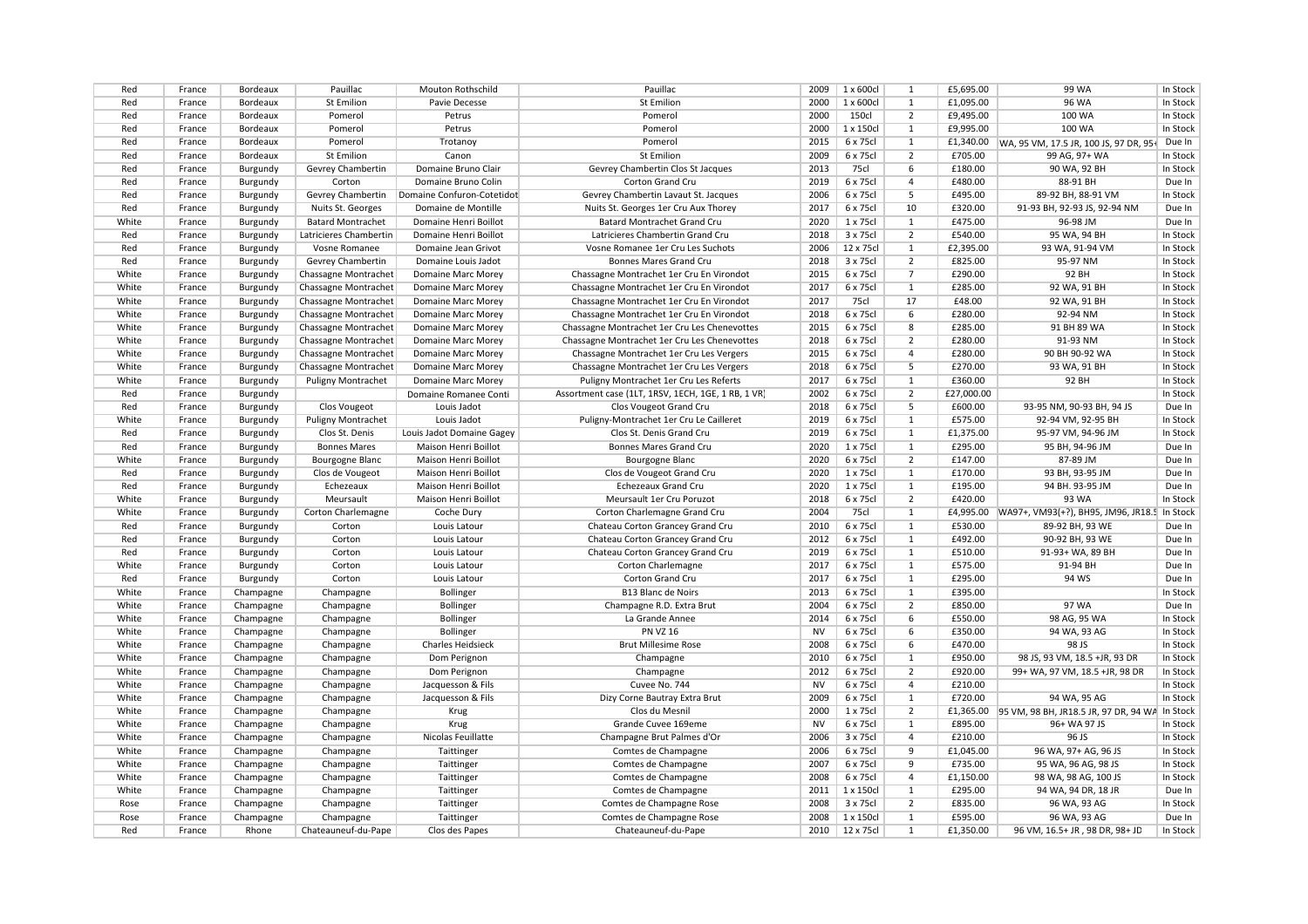| Red        | France         | Rhone                | Chateauneuf-du-Pape       | Clos des Papes                     | Chateauneuf-du-Pape                                                        | 2019 | 6 x 75cl              | $\overline{4}$ | £350.00   | 98 JD                       | In Stock |
|------------|----------------|----------------------|---------------------------|------------------------------------|----------------------------------------------------------------------------|------|-----------------------|----------------|-----------|-----------------------------|----------|
| Red        | France         | Rhone                | Chateauneuf-du-Pape       | Clos Saint-Jean                    | Chateauneuf-du-Pape                                                        | 2007 | 12 x 75cl             | $\mathbf{1}$   | £270.00   | 94 WA                       | In Stock |
| Red        | France         | Rhone                | Cote Rotie                | Guigal                             | Cote Rotie Chateau d'Ampuis                                                | 2018 | 6 x 75cl              | 6              | £360.00   | 97-99 JD                    | In Stock |
| Red        | France         | Rhone                | Cote Rotie                | Jean-Paul & Corinne Jamet          | Cote Rotie Cote Brune                                                      | 2016 | 75cl                  | $\overline{2}$ | £425.00   | 97 WA                       | In Stock |
| Red        | France         | Rhone                | Chateauneuf-du-Pape       | M. Chapoutier                      | Chateauneuf-du-Pape Barbe Rac                                              | 2020 | 6 x 75cl              | $\mathbf{1}$   | £290.00   | 93 DR, 94-97 JD             | Due In   |
| Red        | France         | Rhone                | Hermitage                 | M. Chapoutier                      | L'Ermite                                                                   | 2020 | 6 x 75cl              | $\mathbf{1}$   | £1,230.00 | 96-98 WA, 98 DR, 98-100 JD  | Due In   |
| White      | France         | Rhone                | Hermitage                 | M. Chapoutier                      | L'Ermite Blanc                                                             | 2020 | 6 x 75cl              | 2              | £1,780.00 | 98 WA, 98 DR, 100 JD        | Due In   |
| Red        | France         | Rhone                | Cote Rotie                | M. Chapoutier                      | La Mordoree                                                                | 2020 | 6 x 75cl              | $\mathbf{1}$   | £475.00   | 94-96 WA, 93 DR, 97-99 JD   | Due In   |
| Red        | France         | Rhone                | Hermitage                 | M. Chapoutier                      | Le Meal                                                                    | 2020 | 6 x 75cl              | $\overline{2}$ | £900.00   | 95-97 WA, 95 DR, 98-100 JD  | Due In   |
| White      | France         | Rhone                | Hermitage                 | M. Chapoutier                      | Le Meal Blanc                                                              | 2020 | 6 x 75cl              | $\overline{a}$ | £725.00   | 96, WA, 96 DR, 100 JD       | Due In   |
| Red        | France         | Rhone                | Hermitage                 | M. Chapoutier                      | Le Pavillon                                                                | 2020 | 6 x 75cl              | $\mathbf{1}$   | £1,105.00 | 98-100 WA, 99 DR, 98-100 JD | Due In   |
| Red        | France         | Rhone                | St Joseph                 | M. Chapoutier                      | Les Granits                                                                | 2020 | 6 x 75cl              | $\mathbf{1}$   | £220.00   | 92-94 WA, 94 DR, 95-97 JD   | Due In   |
| White      | France         | Rhone                | St Joseph                 | M. Chapoutier                      | Les Granits Blanc                                                          | 2020 | 6 x 75cl              | $\overline{2}$ | £225.00   | 93 WA, 94 DR, 97 JD         | Due In   |
| Red        | France         | Rhone                | Hermitage                 | M. Chapoutier                      | Les Greffieux                                                              | 2020 | 6 x 75cl              | $\overline{2}$ | £515.00   | 95-97 WA, 94 DR, 96-98 JD   | Due In   |
| Red        | France         | Rhone                | Cote Rotie                | Paul Jaboulet Aine                 | Cote Rotie Les Jumelles                                                    | 1985 | 6 x 75cl              | $\overline{2}$ | £355.00   |                             | In Stock |
| Red        | France         | Rhone                | Cote Rotie                | Paul Jaboulet Aine                 | Cote Rotie Les Jumelles                                                    | 1985 | <b>150cl</b>          | 3              | £125.00   |                             | In Stock |
| Red        | France         | Rhone                | Crozes Hermitage          | Paul Jaboulet Aine                 | Crozes Hermitage Domaine de Thalabert                                      | 2010 | 6 x 75cl              | $\overline{7}$ | £170.00   | 93 WA                       | In Stock |
| Red        | France         | Rhone                | Crozes Hermitage          | Paul Jaboulet Aine                 | Crozes Hermitage Domaine de Thalabert                                      | 2018 | 75cl                  | 5              | £19.00    | 93 WA                       | In Stock |
| White      | France         | Rhone                | Crozes Hermitage          | Paul Jaboulet Aine                 | Crozes Hermitage Mule Blanche                                              | 2015 | 12 x 37.5cl           | 2              | £125.00   | 90 WA                       | In Stock |
| White      | France         | Rhone                | Crozes Hermitage          | Paul Jaboulet Aine                 | Crozes Hermitage Mule Blanche                                              | 2017 | 12 x 37.5cl           | 2              | £115.00   | 94 WA, 92 JD                | In Stock |
| White      | France         | Rhone                | Hermitage Blanc           | Paul Jaboulet Aine                 | Hermitage Blanc Chevalier de Sterimberg                                    | 2010 | 6 x 75cl              | 5              | £320.00   | 94 WA                       | In Stock |
| White      | France         | Rhone                | Hermitage Blanc           | Paul Jaboulet Aine                 | Hermitage Blanc Chevalier de Sterimberg                                    | 2017 | 6 x 75cl              | $\overline{7}$ | £255.00   | 94-97 WA, 94 JD             | In Stock |
| White      | France         | Rhone                | Hermitage Blanc           | Paul Jaboulet Aine                 | Hermitage Blanc Chevalier de Sterimberg                                    | 2018 | 6 x 75cl              | 6              | £255.00   | 95 WA                       | In Stock |
| Red        | France         | Rhone                | Hermitage                 | Paul Jaboulet Aine                 | Hermitage La Chapelle                                                      | 1991 | 6 x 75cl              | $\overline{2}$ | £1,495.00 | 96 JS, 96 NM                | In Stock |
| Red        | France         | Rhone                | Hermitage                 | Paul Jaboulet Aine                 | Hermitage La Chapelle                                                      | 1998 | 3 x 150cl             | .5             | £830.00   | 92 WA, 96 WS                | In Stock |
| Red        | France         | Rhone                | Hermitage                 | Paul Jaboulet Aine                 | Hermitage La Chapelle                                                      | 1999 | 6 x 75cl              | $\overline{4}$ | £550.00   | 89 WA, 93+ ST               | In Stock |
| Red        | France         | Rhone                | Hermitage                 | Paul Jaboulet Aine                 | Hermitage La Chapelle                                                      | 1999 | 3 x 150cl             | $\overline{8}$ | £560.00   | 89 WA, 93+ ST               | In Stock |
| Red        | France         | Rhone                | Hermitage                 | Paul Jaboulet Aine                 | Hermitage La Chapelle                                                      | 2003 | 6 x 75cl              | 3              | £750.00   | 96 WA. 96 WS                | Due In   |
| Red        | France         | Rhone                | Hermitage                 | Paul Jaboulet Aine                 | Hermitage La Chapelle                                                      | 2009 | 6 x 75cl              | 6              | £975.00   | 98 WA, 98JS, 95 VM, 95 WS   | Due In   |
| Red        | France         | Rhone                | Hermitage                 | Paul Jaboulet Aine                 | Hermitage La Chapelle                                                      | 2013 | 75cl                  | $\overline{2}$ | £90.00    | 95 WA                       | In Stock |
| Red        | France         | Rhone                | Chateauneuf du Pape       | Pierre Henri Morel                 | Chateauneuf lieu-dit Pignan                                                | 2019 | 6 x 75cl              | 6              | £190.00   | 95-97 JD                    | In Stock |
| Red        | France         | Rhone                | Chateauneuf du Pape       | Roger Sabon                        | Chateauneuf du Pape Sabon Le Secret                                        | 2019 | 6 x 75cl              | $\overline{2}$ | £620.00   | 100 JD                      | In Stock |
| Red        | France         | Rhone                | Chateauneuf du Pape       | Vieux Telegraphe                   | Chateauneuf du Pape La Crau                                                | 2016 | 6 x 75cl              | 5              | £255.00   | 96 WA, 98 JS                | In Stock |
| White      | Germany        | Rheingau             | Rheingau                  | Schloss Johannisberg               | <b>Riesling Grunlack Spatlese</b>                                          | 2020 | 6 x 37.5cl            | $\mathbf{1}$   | £87.50    | 99 JS                       | In Stock |
| Red        | Italy          | Campania             | Campania                  | Silvia Imparato                    | Montevetrano Campania Rosso IGT Core                                       | 2016 | 6 x 75cl              | 16             | £80.00    | 94 JS                       | In Stock |
| Red        | Italy          | Campania             | Colli di Salerno          | Silvia Imparato                    | Montevetrano Colli di Salerno Rosso                                        | 2001 | 6 x 75cl              | $\overline{2}$ | £315.00   | 95 WA                       | In Stock |
| Red        | Italy          | Campania             | Colli di Salerno          | Silvia Imparato                    | Montevetrano Colli di Salerno Rosso                                        | 2007 | 1 x 150cl             | 29             | £95.00    | 94+ WA                      | Due In   |
| Red        |                |                      | Colli di Salerno          |                                    | Montevetrano Colli di Salerno Rosso                                        | 2008 |                       | $\overline{4}$ | £268.00   | 94+ WA                      | Due In   |
|            | Italy          | Campania             | Colli di Salerno          | Silvia Imparato                    |                                                                            | 2010 | 6 x 75cl<br>1 x 150cl | $\overline{2}$ | £95.00    | <b>96 WA</b>                | In Stock |
| Red<br>Red | Italy<br>Italy | Campania<br>Campania | Colli di Salerno          | Silvia Imparato<br>Silvia Imparato | Montevetrano Colli di Salerno Rosso<br>Montevetrano Colli di Salerno Rosso | 2013 | 6 x 75cl              | $\overline{a}$ | £215.00   | 92 WA 96 JS                 | Due In   |
| Red        | Italy          | Campania             | Colli di Salerno          | Silvia Imparato                    | Montevetrano Colli di Salerno Rosso                                        | 2013 | 1 x 150cl             | $\mathbf{1}$   | £75.00    | 92 WA 96 JS                 | Due In   |
| Red        | Italy          | Campania             | Colli di Salerno          | Silvia Imparato                    | Montevetrano Colli di Salerno Rosso                                        | 2016 | 1 x 150cl             | 12             | £85.00    | 98 JS                       | In Stock |
|            |                |                      |                           |                                    |                                                                            |      |                       | $\overline{4}$ |           | 97 JS                       |          |
| Red        | Italy          | Campania             | Colli di Salerno          | Silvia Imparato                    | Montevetrano Colli di Salerno Rosso                                        | 2018 | 6 x 75cl              | 1              | £195.00   | 97 JS                       | In Stock |
| Red        | Italy          | Campania             | Colli di Salerno          | Silvia Imparato                    | Montevetrano Colli di Salerno Rosso                                        | 2018 | 1 x 150cl             | 3              | £72.00    | 97 WA                       | In Stock |
| Red        | Italy          | Piedmonte            | Barolo                    | Conterno Fantino                   | Barolo Mosconi                                                             | 2016 | 6 x 75cl              | $\overline{a}$ | £350.00   |                             | In Stock |
| Red        | Italy          | Piedmonte            | Langhe                    | Pio Cesare                         | <b>Barolo Mosconi</b>                                                      | 2015 | 3 x 75cl              |                | £340.00   | 95 WA, 98 JS                | In Stock |
| Red        | Italy          | Piedmonte            | Langhe                    | Pio Cesare                         | <b>Barolo Mosconi</b>                                                      | 2016 | 3 x 75cl              | $\mathbf{1}$   | £325.00   | 96+ WA, 95 AG, 96 JD, 97 JS | Due In   |
| Red        | Italy          | Tuscany              | Toscana                   | Argiano                            | Solengo                                                                    | 2015 | 75cl                  | $\overline{2}$ | £45.00    | 95+ WA                      | In Stock |
| Red        | Italy          | Tuscany              | Toscana                   | Argiano                            | Solengo                                                                    | 2019 | 6 x 75cl              | $\overline{2}$ | £210.00   | 96 VM, 95 WA                | In Stock |
| Red        | Italy          | Tuscany              | Toscana                   | Felsina                            | Fontalloro                                                                 | 2017 | 6 x 75cl              | $\overline{4}$ | £215.00   | 95 WA, 95 AG                | In Stock |
| Red        | Italy          | Tuscany              | Toscana                   | Fontodi                            | Flaccianello della Pieve                                                   | 2018 | 6 x 75cl              | $\overline{a}$ | £775.00   | 98 WA, 100 AG               | In Stock |
| Red        | Italy          | Tuscany              | Toscana                   | Fontodi                            | Vigna del Sorbo Chianti Classico Gran Selezione                            | 2018 | 6 x 75cl              | $\mathbf{1}$   | £318.00   | 96+ WA, 98 AG               | In Stock |
| Red        | Italy          | Tuscany              | Chianti                   | Frescobaldi                        | Chianti Classico Gran Selezione Tenuta Perano Rialzi                       | 2016 | 6 x 75cl              | 11             | £190.00   | 95 WA, 96 JS                | In Stock |
| Red        | Italy          | Tuscany              | Toscana                   | Isole e Olena                      | Cepparello                                                                 | 2017 | 6 x 75cl              | $\overline{2}$ | £320.00   | 97 AG, 95 JS                | In Stock |
| Red        | Italy          | Tuscany              | Toscana                   | Le Macchiole                       | Paleo Rosso                                                                | 2001 | 150cl                 | $\mathbf{1}$   | £215.00   | 97 WA, 98 AG                | In Stock |
| White      | Italy          | Tuscany              | <b>Toscana IGT</b>        | Querciabella                       | Batar                                                                      | 2018 | 6 x 75cl              | 10             | £337.00   | 93 AG, 95 JS, 17 JR         | Due In   |
| Red        | Italy          | Tuscany              | <b>Bolgheri Superiore</b> | Tenuta (Antinori)                  | Guado al Tasso                                                             | 2010 | 6 x 75cl              | $\mathbf{1}$   | £650.00   | 97 WA, 93+ VM               | In Stock |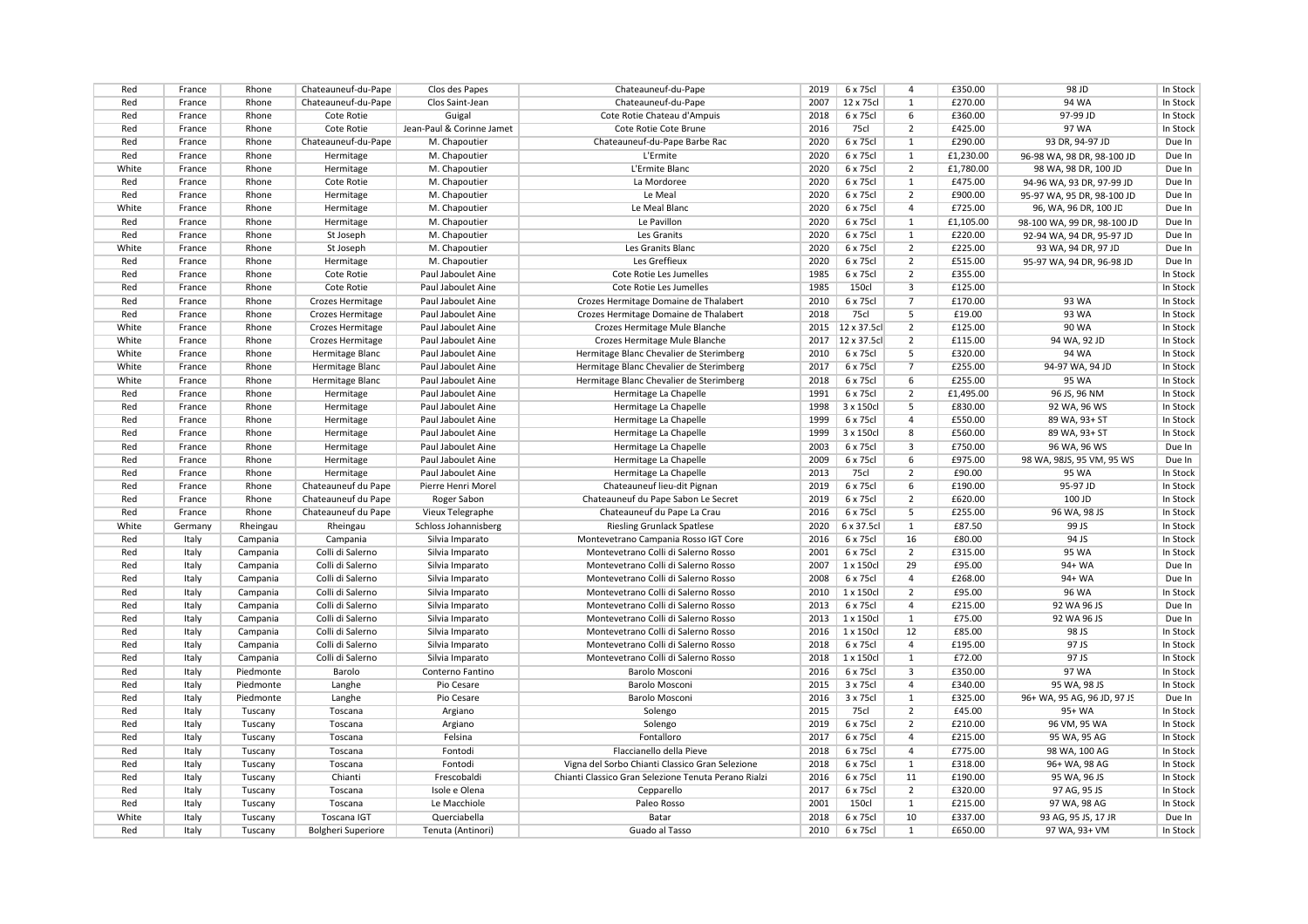| Red               | Italy       | Tuscany                       | Bolgheri               | Tenuta San Guido          | Sassicaia                                            | 2019      | 6 x 75cl              | 1              | £1,450.00          | 98 WA                             | Due In   |
|-------------------|-------------|-------------------------------|------------------------|---------------------------|------------------------------------------------------|-----------|-----------------------|----------------|--------------------|-----------------------------------|----------|
| Red               | Italy       | Tuscany                       | Toscana                | Tua Rita                  | Syrah Per Sempre                                     | 2018      | 3 x 75cl              | $\overline{4}$ | £275.00            | 98 WA                             | Due In   |
| Red               | Italy       | Tuscany                       | Toscana                | Tua Rita                  | Syrah Per Sempre                                     | 2019      | 3 x 75cl              | $\overline{a}$ | £300.00            | <b>98 WA</b>                      | Due In   |
| Red               | Italy       | Tuscany                       | Brunello di Montalcino | Valdicava                 | Brunello di Montalcino                               | 2015      | 6 x 75cl              | $\overline{2}$ | £455.00            | 96 WA, 95 VM, 16 JR, 99 JS, 94 DR | Due In   |
| Red               | Italy       | Tuscany                       | Toscana                | Villa Caffagio            | Cortaccio                                            | 1997      | 75cl                  | 6              | £70.00             | 96 WA                             | In Stock |
| Red               | New Zealand | North Island                  | Hawke's Bay            | Craggy Range              | Aroha Pinot Noir                                     | 2019      | 6 x 75cl              | 10             | £270.00            | 96 VM, 97 JS, 98 DR               | Due In   |
| Red               | New Zealand | North Island                  | Hawke's Bay            | <b>Craggy Range</b>       | Le Sol Syrah                                         | 2019      | 6 x 75cl              | 10             | £270.00            | 96 VM                             | Due In   |
| Red - Fortified   | Portugal    | Duoro                         | Porto                  | Taylor (Fladgate)         | Vintage                                              | 1994      | 6 x 75cl              | $\mathbf{1}$   | £580.00            | 100 JS                            | Due In   |
| White - Fortified | Portugal    | Madeira                       | Madeira                | d'Oliveiras               | Boal                                                 | 1982      | 6 x 75cl              | 1              | £825.00            |                                   | Due In   |
| White - Fortified | Portugal    | Madeira                       | Madeira                | d'Oliveiras               | Boal                                                 | 2001      | 6 x 75cl              | 1              | £435.00            | 17.5 JR                           | Due In   |
| White - Fortified | Portugal    | Madeira                       | Madeira                | d'Oliveiras               | Malvasia                                             | 2002      | 6 x 75cl              | $\mathbf{1}$   | £415.00            |                                   | Due In   |
| White - Fortified | Portugal    | Madeira                       | Madeira                | d'Oliveiras               | Sercial                                              | 1862      | 75cl                  | 1              | £1,155.00          | 97 WS                             | Due In   |
| White - Fortified | Portugal    | Madeira                       | Madeira                | d'Oliveiras               | Sercial                                              | 1875      | 75cl                  | 1              | £1,060.00          |                                   | Due In   |
| White - Fortified | Portugal    | Madeira                       | Madeira                | d'Oliveiras               | Verdelho                                             | 1850      | 75cl                  | 1              | £1,245.00          | 96 WA, 18.5 JR                    | Due In   |
| White - Fortified | Portugal    | Madeira                       | Madeira                | d'Oliveiras               | Verdelho                                             | 1932      | 75cl                  | $\mathbf{1}$   | £415.00            | <b>92 NM</b>                      | Due In   |
| White - Fortified | Portugal    | Madeira                       | Madeira                | d'Oliveiras               | Malvasia                                             | 1875      | 75cl                  | $\mathbf{1}$   | £1,060.00          | 19 JR                             | Due In   |
| White - Fortified | Portugal    | Madeira                       | Madeira                | d'Oliveiras               | Malvasia                                             | 1895      | 75cl                  | 1              | £875.00            | 91 WA                             | Due In   |
| White - Fortified | Portugal    | Madeira                       | Madeira                | d'Oliveiras               | Malvasia                                             | 1907      | 75cl                  | 1              | £615.00            | 95 WS, 17 JR                      | Due In   |
| White - Fortified | Portugal    | Madeira                       | Madeira                | d'Oliveiras               | Malvasia                                             | 1992      | 6 x 75cl              | $\mathbf{1}$   | £590.00            | $17$ JR                           | Due In   |
| White - Fortified | Portugal    | Madeira                       | Madeira                | d'Oliveiras               | Tinta Negra Dry                                      | 1997      | 6 x 75cl              | $\mathbf{1}$   | £490.00            | 17.5 JR                           | Due In   |
| White - Fortified | Portugal    | Madeira                       | Madeira                | d'Oliveiras               | Tinta Negra Medium Sweet                             | 1997      | 6 x 75cl              | 1              | £500.00            |                                   | Due In   |
| White - Fortified | Portugal    | Madeira                       | Madeira                | d'Olivieras               | Boal                                                 | 1968      | 75cl                  | 1              | £238.75            | 96 WS, 17.5 JR                    | Due In   |
| White - Fortified | Portugal    | Madeira                       | Madeira                | d'Olivieras               | Sercial                                              | 1928      | <b>75cl</b>           | $\mathbf{1}$   | £445.00            | <b>94 NM</b>                      | Due In   |
| White - Fortified | Portugal    | Madeira                       | Madeira                | d'Olivieras               | Sercial                                              | 1937      | 75cl                  | $\mathbf{1}$   | £345.00            | 86 WA, 93 WS, 18 JR               | Due In   |
| White - Fortified | Portugal    | Madeira                       | Madeira                | d'Olivieras               | Terrantez                                            | 1971      | 75cl                  | 1              | £255.00            | 94 WA, 96 WS, 18 JR               | Due In   |
|                   |             |                               |                        |                           |                                                      | 2020      |                       | 10             |                    |                                   |          |
| White             |             | South Africa Cape South Coast | Greyton                | Lismore                   | Chardonnay Reserve                                   | <b>NV</b> | 6 x75cl<br>6 x 37.5cl | 10             | £185.00<br>£112.50 | 95 NM<br><b>98 WA</b>             | In Stock |
| White             | Spain       | Andalucia                     | Montilla-Moriles       | Alvear                    | Pedro Ximenez Montilla-Moriles Solera 1927           |           |                       |                |                    |                                   | Due In   |
| Red               | Spain       | Castilla y Leon               | Ribera del Duero       | Vega Sicilia              | Valbuena 5                                           | 2016      | 3 x 75cl              | 6              | £270.00            | <b>96 WA</b>                      | In Stock |
| Red               | Spain       | Castilla y Leon               | Ribera del Duero       | Vega Sicilia              | Valbuena 5                                           | 2017      | 3 x 75cl              | $\overline{4}$ | £294.00            | 96 WA                             | In Stock |
| Red               | Spain       | Rioja                         | Rioja                  | Artadi                    | <b>Grandes Anadas</b>                                | 1998      | 75cl                  | $\overline{2}$ | £125.00            | 96 WA                             | In Stock |
| Red               | Spain       | Rioja                         | Rioja                  | Artadi                    | Pagos Viejos                                         | 1998      | 6 x 75cl              | $\mathbf{1}$   | £475.00            | 96 WA                             | In Stock |
| Red               | Spain       | Rioja                         | La Rioja Alta          | R. Lopez de Heredia       | Rioja Reserva Vina Tondonia                          | 2007      | 75cl                  | 5              | £34.00             | <b>96 WA</b>                      | In Stock |
| Red               | <b>USA</b>  | California                    | <b>Edna Valley</b>     | Alban Vineyards           | Syrah Lorraine                                       | 2005      | 75cl                  | 1              | £299.00            | 100 WA                            | In Stock |
| Red               | <b>USA</b>  | California                    | Edna Valley            | Alban Vineyards           | Syrah Lorraine                                       | 2010      | 75cl                  | 3              | £200.00            | 97 WA                             | In Stock |
| Red               | <b>USA</b>  | California                    | Edna Valley            | Alban Vineyards           | Syrah Lorraine                                       | 2012      | <b>150cl</b>          | $\mathbf{1}$   | £430.00            | 98 WA                             | In Stock |
| Red               | <b>USA</b>  | California                    | Napa Valley            | Araujo Estate             | Cabernet Sauvignon Eisele Vineyard                   | 2003      | 75cl                  | $\mathbf{1}$   | £275.00            | 96 WA                             | In Stock |
| Red               | <b>USA</b>  | California                    | Napa Valley            | Araujo Estate             | Cabernet Sauvignon Eisele Vineyard                   | 2005      | 75cl                  | $\overline{3}$ | £280.00            | 96 WA                             | In Stock |
| White             | <b>USA</b>  | California                    | Sonoma                 | Aubert                    | Chardonnay CIX Estate Vineyard                       | 2016      | 75cl                  | $\overline{2}$ | £200.00            | 98-100 WA                         | In Stock |
| White             | <b>USA</b>  | California                    | Sonoma                 | Aubert                    | Chardonnay Eastside Vineyard                         | 2016      | <b>75cl</b>           | $\overline{2}$ | £190.00            | 97-100 WA                         | In Stock |
| White             | <b>USA</b>  | California                    | Carneros               | Aubert                    | Chardonnay Larry Hyde & Sons                         | 2013      | 75cl                  | $\mathbf{1}$   | £160.00            | 96 WA                             | Due In   |
| White             | <b>USA</b>  | California                    | Sonoma                 | Aubert                    | Chardonnay Lauren Vineyard                           | 2016      | 75cl                  | $\overline{4}$ | £200.00            | 98-100 WA                         | In Stock |
| White             | <b>USA</b>  | California                    | Sonoma Coast           | Aubert                    | Chardonnay Ritchie Vineyard                          | 2012      | 75cl                  | $\mathbf{1}$   | £160.00            | 95 WA                             | Due In   |
| White             | <b>USA</b>  | California                    | Napa Valley            | Aubert                    | Chardonnay Sugar Shack                               | 2013      | <b>150cl</b>          | $\overline{2}$ | £360.00            | <b>98 WA</b>                      | In Stock |
| White             | <b>USA</b>  | California                    | Napa Valley            | Aubert                    | Chardonnay Sugar Shack                               | 2017      | <b>75cl</b>           | 12             | £190.00            | 98 WA                             | In Stock |
| Red               | <b>USA</b>  | California                    | Napa Valley            | <b>Beaulieu Vineyard</b>  | Cabernet Sauvignon Georges de Latour Private Reserve | 1976      | 75cl                  | 1              | £215.00            | 89 WA                             | In Stock |
| Red               | <b>USA</b>  | California                    | Napa Valley            | Beaulieu Vineyard         | Cabernet Sauvignon Georges de Latour Private Reserve | 2016      | 6 x 75cl              | $\mathbf{1}$   | £625.00            | 97 WA                             | In Stock |
| Red               | <b>USA</b>  | California                    | Napa Valley            | <b>Beringer Vineyards</b> | Cabernet Sauvignon Private Reserve                   | 1994      | 75cl                  | 3              | £155.00            | 97 WA                             | Due In   |
| Red               | <b>USA</b>  | California                    | Napa Valley            | <b>Beringer Vineyards</b> | Cabernet Sauvignon Private Reserve                   | 1995      | 75cl                  | $\overline{2}$ | £150.00            | 96 WA                             | Due In   |
| Red               | <b>USA</b>  | California                    | Napa Valley            | <b>Beringer Vineyards</b> | Cabernet Sauvignon Private Reserve                   | 1997      | 75cl                  | $\overline{2}$ | £160.00            | 95 WA                             | In Stock |
| Red               | <b>USA</b>  | California                    | Napa Valley            | Bond                      | Melbury                                              | 2007      | 75cl                  | 1              | £395.00            | 97 WA                             | Due In   |
| Red               | <b>USA</b>  | California                    | Napa Valley            | Bond                      | Melbury                                              | 2018      | 75cl                  | 3              | £545.00            | 96-98 WA                          | Due In   |
| Red               | <b>USA</b>  | California                    | Napa Valley            | Bond                      | Pluribus                                             | 2007      | 75cl                  | $\mathbf{1}$   | £495.00            | 98+ WA                            | Due In   |
| Red               | <b>USA</b>  | California                    | Napa Valley            | Bond                      | Pluribus                                             | 2009      | 6 x 75cl              | 1              | £2,395.00          | 97 WA                             | In Stock |
| Red               | <b>USA</b>  | California                    | Napa Valley            | Bond                      | Pluribus                                             | 2018      | 75cl                  | 3              | £545.00            | 97-100 WA                         | Due In   |
| Red               | <b>USA</b>  | California                    | Napa Valley            | Bond                      | Quella                                               | 2007      | 75cl                  | $\mathbf{1}$   | £395.00            | 97 WA                             | Due In   |
| Red               | <b>USA</b>  | California                    | Napa Valley            | Bond                      | Quella                                               | 2009      | 75cl                  | $\mathbf{1}$   | £365.00            | 96 WA                             | In Stock |
| Red               | <b>USA</b>  | California                    | Napa Valley            | Bond                      | Quella                                               | 2018      | 75cl                  | 3              | £545.00            | 95-97 WA                          | Due In   |
|                   |             |                               |                        |                           |                                                      |           |                       |                |                    |                                   |          |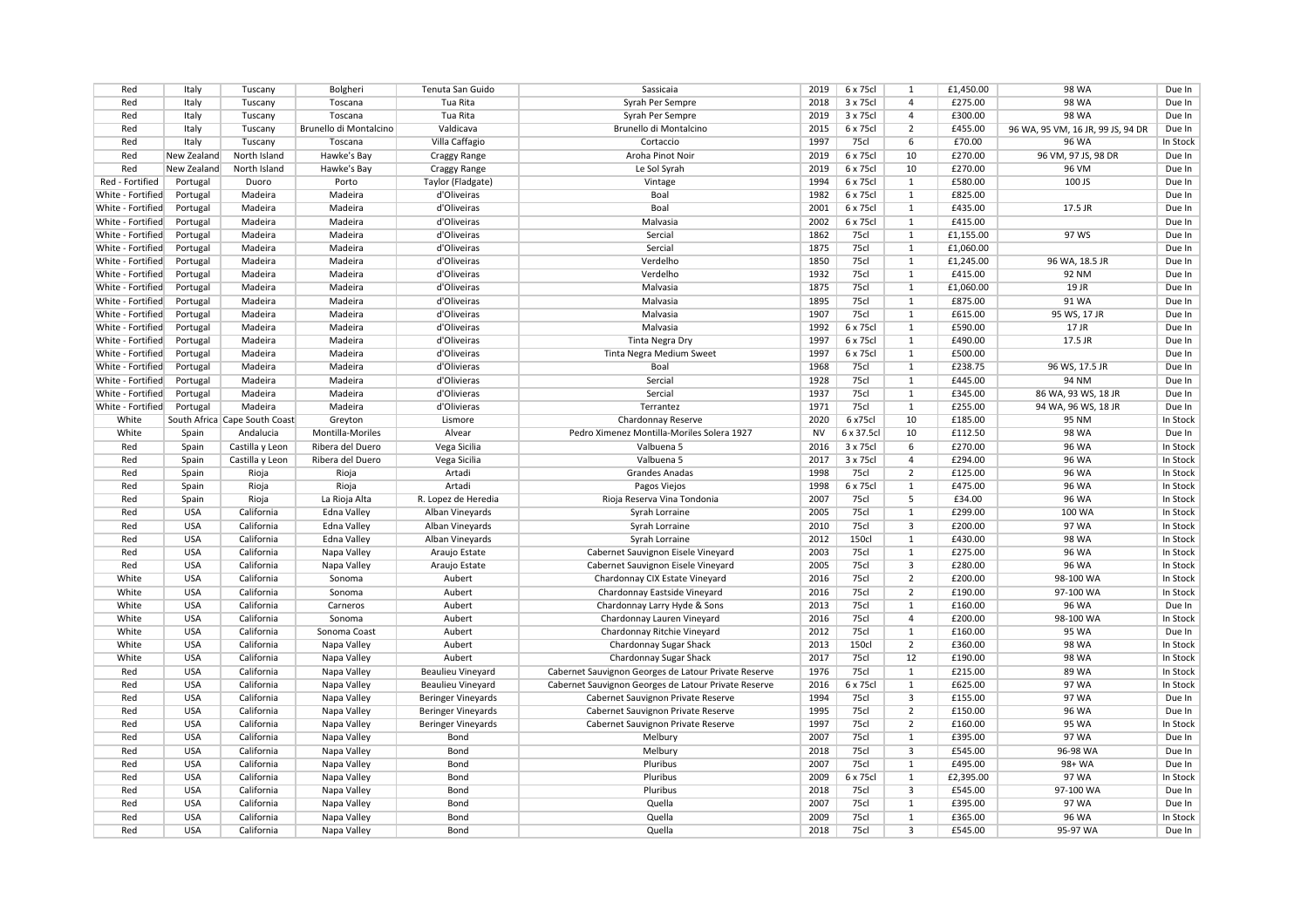| Red   | <b>USA</b> | California | Napa Valley          | Bond                          | Vecina                                            | 2004 | 75cl         | 1              | £380.00   | 96 WA                | Due In   |
|-------|------------|------------|----------------------|-------------------------------|---------------------------------------------------|------|--------------|----------------|-----------|----------------------|----------|
| Red   | <b>USA</b> | California | Napa Valley          | Bond                          | Vecina                                            | 2006 | 75cl         | 1              | £355.00   | 95+ WA, 98 AG        | In Stock |
| Red   | <b>USA</b> | California | Napa Valley          | Bond                          | Vecina                                            | 2007 | 1 x 75cl     | 1              | £595.00   | 100 WA               | Due In   |
| Red   | <b>USA</b> | California | Napa Valley          | Bond                          | Vecina                                            | 2008 | 75cl         | 3              | £345.00   | 95 WA                | In Stock |
| Red   | <b>USA</b> | California | Napa Valley          | <b>BRAND Napa Valley</b>      | <b>Proprietary Blend</b>                          | 2014 | 75cl         | $\overline{3}$ | £265.00   | 98 WA                | Due In   |
| Red   | <b>USA</b> | California | Napa Valley          | <b>Bryant Family Vineyard</b> | Cabernet Sauvignon                                | 2000 | 75cl         | $\overline{2}$ | £350.00   | 95 WA                | In Stock |
| Red   | <b>USA</b> | California | Napa Valley          | <b>Bryant Family Vineyard</b> | Cabernet Sauvignon                                | 2003 | 75cl         | $\mathbf{1}$   | £340.00   | 96 WA                | In Stock |
| Red   | <b>USA</b> | California | Napa Valley          | <b>Bryant Family Vineyard</b> | Cabernet Sauvignon                                | 2009 | 75cl         | 1              | £365.00   | 97 WA                | Due In   |
| Red   | <b>USA</b> | California | Napa Valley          | <b>Bryant Family Vineyard</b> | Cabernet Sauvignon                                | 2012 | 75cl         | $\overline{2}$ | £420.00   | 98 WA                | In Stock |
| Red   | <b>USA</b> | California | Napa Valley          | <b>Cakebread Cellars</b>      | Cabernet Sauvignon Benchland Select               | 2012 | 75cl         | 6              | £145.00   | 95 WA                | In Stock |
| Red   | <b>USA</b> | California | Mount Harlan         | Calera                        | Pinot Noir Jensen Vineyard                        | 2007 | 75cl         | $\mathbf{1}$   | £145.00   | 97 WA                | In Stock |
| Red   | <b>USA</b> | California | Mount Harlan         | Calera                        | Pinot Noir Jensen Vineyard                        | 2007 | 6 x 75cl     | $\mathbf{1}$   | £870.00   | 97 WA                | In Stock |
| Red   | <b>USA</b> | California | Mount Harlan         | Calera                        | Pinot Noir Selleck Vineyard                       | 2010 | 6 x 75cl     | $\overline{2}$ | £840.00   | 95 WA, 93 VN, 92 BH  | In Stock |
| Red   | <b>USA</b> | California | Napa Valley          | Caymus                        | Cabernet Sauvignon                                | 1987 | 75cl         | 1              | £185.00   | 90 WA                | In Stock |
| Red   | <b>USA</b> | California | Napa Valley          | Caymus                        | Cabernet Sauvignon 40th Anniversary               | 2012 | 75cl         | 34             | £210.00   | <b>96 WA</b>         | In Stock |
| Red   | <b>USA</b> | California | Napa Valley          | Caymus                        | Cabernet Sauvignon Special Selection              | 1987 | 600cl        | 1              | £2,375.00 | 89 WA                | In Stock |
| Red   | <b>USA</b> | California | Napa Valley          | Caymus                        | Cabernet Sauvignon Special Selection              | 2010 | 75cl         | 1              | £260.00   | <b>98 WA</b>         | Due In   |
| Red   | <b>USA</b> | California | Napa Valley          | Caymus                        | Cabernet Sauvignon Special Selection              | 2012 | 75cl         | 5              | £240.00   | 96 WA                | In Stock |
| Red   | <b>USA</b> | California | Santa Cruz Mountains | Ceritas                       | Cabernet Sauvignon Peter Martin Ray               | 2016 | 6 x 75cl     | $\overline{4}$ | £720.00   | 97+ AG               | In Stock |
| White | <b>USA</b> | California | Sonoma Coast         | Ceritas                       | Chardonnay Porter-Bass Vineyard                   | 2014 | 75cl         | $\mathbf{1}$   | £75.00    | 96 AG                | In Stock |
| White | <b>USA</b> | California | Sonoma Coast         | Ceritas                       | Chardonnay Porter-Bass Vineyard                   | 2016 | 75cl         | 6              | £70.00    | 94 AG                | In Stock |
| Red   | <b>USA</b> | California | Sonoma Coast         | Ceritas                       | Pinot Noir Costalina                              | 2012 | 75cl         | $\overline{2}$ | £65.00    | 92 AG                | Due In   |
| Red   | <b>USA</b> | California | Sonoma Coast         | Ceritas                       | Pinot Noir Elliott Vineyard                       | 2012 | 75cl         | $\overline{2}$ | £75.00    | 91+ AG               | Due In   |
| Red   | <b>USA</b> | California | Sonoma Coast         | Ceritas                       | Pinot Noir Elliott Vineyard                       | 2017 | 75cl         | 2              | £75.00    | 96+ AG               | Due In   |
| Red   | <b>USA</b> | California | Sonoma Coast         | Ceritas                       | Pinot Noir Hellenthal Vineyard Old Shop Block     | 2017 | <b>75cl</b>  | $\overline{2}$ | £95.00    | 97 AG                | Due In   |
| Red   | <b>USA</b> | California | Sonoma Coast         | Ceritas                       | Pinot Noir Porter-Bass Vineyard                   | 2012 | 75cl         | $\mathbf{1}$   | £65.00    | 89 AG                | Due In   |
|       | <b>USA</b> | California |                      | Ceritas                       | Pinot Noir Trout Gulch                            | 2017 | 75cl         | $\overline{2}$ | £75.00    | 97 AG                |          |
| Red   |            |            | Santa Cruz Mountains |                               |                                                   |      |              |                |           |                      | Due In   |
| Red   | <b>USA</b> | California | Napa Valley          | Chappellet                    | Cabernet Sauvignon Pritchard Hill Estate Vineyard | 2012 | 75cl         | 3              | £285.00   | 100 WA               | In Stock |
| Red   | <b>USA</b> | California | Napa Valley          | Chateau Montelena             | Cabernet Sauvignon The Montelena Estate           | 1978 | 75cl         | $\mathbf{1}$   | £325.00   | 93 WA                | In Stock |
| Red   | <b>USA</b> | California | Napa Valley          | Chateau Montelena             | Cabernet Sauvignon The Montelena Estate           | 1987 | 75cl         | 1              | £335.00   | 98 WA                | In Stock |
| Red   | <b>USA</b> | California | Napa Valley          | Chateau Montelena             | Cabernet Sauvignon The Montelena Estate           | 1997 | 300cl        | 1              | £1,150.00 | 98 WA                | Due In   |
| Red   | <b>USA</b> | California | Napa Valley          | Chateau Montelena             | Cabernet Sauvignon The Montelena Estate           | 2002 | 75cl         | $\mathbf{1}$   | £150.00   | 96+ WA               | In Stock |
| Red   | <b>USA</b> | California | Napa Valley          | Chateau Montelena             | Cabernet Sauvignon The Montelena Estate           | 2007 | 3 x 150cl    | $\mathbf{1}$   | £780.00   | 95 WA                | In Stock |
| Red   | <b>USA</b> | California | Napa Valley          | Colgin                        | Cabernet Sauvignon Herb Lamb                      | 2000 | 75cl         | 1              | £330.00   | 95 WS                | In Stock |
| Red   | <b>USA</b> | California | Napa Valley          | Colgin                        | Cariad                                            | 2004 | 75cl         | $\mathbf{1}$   | £300.00   | 96 WA                | In Stock |
| Red   | <b>USA</b> | California | Napa Valley          | Colgin                        | Cariad                                            | 2017 | 3 x 75cl     | $\mathbf{1}$   | £1,200.00 | 96+ WA, 98 JS, 97 JD | In Stock |
| Red   | <b>USA</b> | California | Napa Valley          | Colgin                        | IX Estate                                         | 2004 | 75cl         | $\mathbf{1}$   | £350.00   | 97 WA                | In Stock |
| Red   | <b>USA</b> | California | Napa Valley          | Colgin                        | IX Estate                                         | 2007 | 75cl         | 1              | £610.00   | 100 WA               | In Stock |
| Red   | <b>USA</b> | California | Napa Valley          | Colgin                        | Syrah IX Estate                                   | 2004 | 75cl         | 1              | £260.00   | 96 WA                | In Stock |
| Red   | <b>USA</b> | California | Napa Valley          | Colgin                        | Syrah IX Estate                                   | 2005 | 75cl         | $\mathbf{1}$   | £265.00   | 95 WA                | In Stock |
| Red   | <b>USA</b> | California | Napa Valley          | Colgin                        | <b>Tychson Hill</b>                               | 2017 | 3 x 75cl     | 1              | £1,425.00 | 98 WA, 98 JD         | In Stock |
| Red   | <b>USA</b> | California | Diamond Mountain     | Diamond Creek                 | Cabernet Sauvignon Red Rock Terrace               | 2005 | 75cl         | 1              | £295.00   | 95+ WA               | In Stock |
| Red   | <b>USA</b> | California | Diamond Mountain     | Diamond Creek                 | Cabernet Sauvignon Volcanic Hill                  | 1989 | 75cl         | 1              | £275.00   | 82 WA                | In Stock |
| Red   | <b>USA</b> | California | Napa Valley          | Dominus                       | Estate                                            | 1987 | 75c          | 3              | £295.00   | 96 WA                | Due In   |
| Red   | <b>USA</b> | California | Napa Valley          | Dominus                       | Estate                                            | 1990 | 75cl         | 1              | £395.00   | 98 WA                | In Stock |
| Red   | <b>USA</b> | California | Napa Valley          | Dominus                       | Estate                                            | 1991 | 1 x 300cl    | $\mathbf{1}$   | £2,395.00 | 99 WA                | Due In   |
| Red   | <b>USA</b> | California | Napa Valley          | Dominus                       | Estate                                            | 1992 | 6 x 75cl     | 1              | £1,800.00 | 95 WA                | In Stock |
| Red   | <b>USA</b> | California | Napa Valley          | Dominus                       | Estate                                            | 1992 | 75cl         | $\mathbf{1}$   | £300.00   | 95 WA                | In Stock |
| Red   | <b>USA</b> | California | Napa Valley          | Dominus                       | Estate                                            | 1994 | 75cl         | 1              | £395.00   | 95 WA                | In Stock |
| Red   | <b>USA</b> | California | Napa Valley          | Dominus                       | Estate                                            | 1996 | 3 x 150cl    | 1              | £580.00   | 95 WA                | Due In   |
| Red   | <b>USA</b> | California | Napa Valley          | Dominus                       | Estate                                            | 1996 | 6 x 75cl     | 1              | £1,495.00 | 95 WA                | Due In   |
| Red   | <b>USA</b> | California | Napa Valley          | Dominus                       | Estate                                            | 2001 | 75cl         | $\mathbf{1}$   | £295.00   | 98 WA                | In Stock |
| Red   | <b>USA</b> | California | Napa Valley          | Dominus                       | Estate                                            | 2006 | 6 x 75cl     | $\overline{2}$ | £1,095.00 | 96 WA                | In Stock |
| Red   | <b>USA</b> | California | Napa Valley          | Dominus                       | Estate                                            | 2018 | 6 x 75cl     | 1              | £1,775.00 | 99 WA                | Due In   |
| Red   | <b>USA</b> | California | Napa Valley          | Duckhorn Vineyards            | Merlot Three Palms Vineyard                       | 2014 | 300cl        | $\mathbf{1}$   | £775.00   | 95 WS                | In Stock |
| Red   | <b>USA</b> | California | Howell Mountain      | Dunn Vineyards                | Cabernet Sauvignon Howell Mountain                | 2003 | 75cl         | 9              | £200.00   | 95 WA                | In Stock |
| Red   | <b>USA</b> | California | Howell Mountain      | Dunn Vineyards                | Cabernet Sauvignon Howell Mountain                | 2009 | <b>150cl</b> | $\overline{2}$ | £360.00   | 96+ WA               | In Stock |
|       |            |            |                      |                               |                                                   |      |              |                |           |                      |          |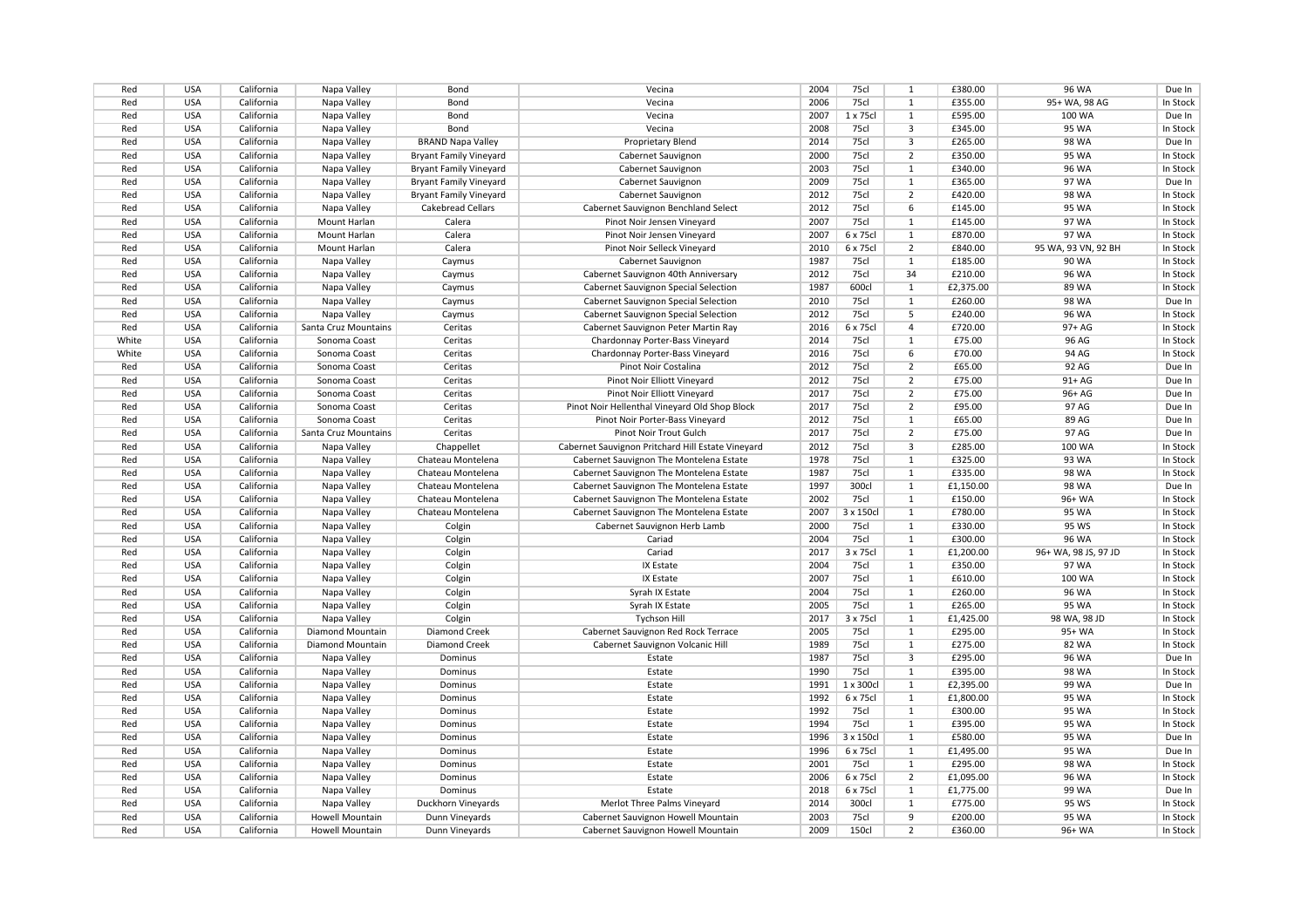| Red        | <b>USA</b>               | California               | Napa Valley                                    | Fisher                    | Cabernet Sauvignon Lamb Vineyard                                | 1997         | 75cl         | 2               | £175.00            | 95 WA                 | In Stock           |
|------------|--------------------------|--------------------------|------------------------------------------------|---------------------------|-----------------------------------------------------------------|--------------|--------------|-----------------|--------------------|-----------------------|--------------------|
| Red        | <b>USA</b>               | California               | Sonoma County                                  | Fisher                    | Cabernet Sauvignon Wedding Vineyard                             | 1996         | 75cl         | 1               | £165.00            | 95 WA                 | In Stock           |
| Red        | <b>USA</b>               | California               | Sonoma County                                  | <b>Fisher Vineyards</b>   | Cabernet Sauvignon Wedding Vineyard                             | 1999         | 75cl         | $\overline{2}$  | £75.00             | 93 WA                 | Due In             |
| Red        | <b>USA</b>               | California               | Napa Valley                                    | Harlan                    | Estate                                                          | 2007         | 75cl         | $\mathbf{1}$    | £1,200.00          | 100 WA                | In Stock           |
| Red        | <b>USA</b>               | California               | Napa Valley                                    | Harlan                    | The Maiden                                                      | 2004         | 75cl         | 5               | £290.00            | 92 WA                 | In Stock           |
| Red        | <b>USA</b>               | California               | Napa Valley                                    | Harlan                    | The Maiden                                                      | 2005         | 75cl         | 6               | £295.00            | 94 WA                 | In Stock           |
| Red        | <b>USA</b>               | California               | Napa Valley                                    | Harlan                    | The Maiden                                                      | 2006         | 75cl         | 3               | £290.00            | 93 WS                 | In Stock           |
| Red        | <b>USA</b>               | California               | Napa Valley                                    | Harlan                    | The Maiden                                                      | 2007         | 75cl         | 6               | £295.00            | 93 WA                 | In Stock           |
| Red        | <b>USA</b>               | California               | Napa Valley                                    | Harlan                    | The Maiden                                                      | 2016         | 3 x 75cl     | 1               | £1,100.00          | 94+, 96 JD, 97 JS     | In Stock           |
| Red        | <b>USA</b>               | California               | Oakville                                       | <b>Heitz Cellar</b>       | Cabernet Sauvignon Martha's Vineyard                            | 2005         | <b>150cl</b> | $\mathbf{1}$    | £585.00            |                       | In Stock           |
| Red        | <b>USA</b>               | California               | Oakville                                       | <b>Heitz Cellar</b>       | Cabernet Sauvignon Martha's Vineyard                            | 2007         | 150cl        | $\overline{2}$  | £615.00            | 94 AG                 | In Stock           |
| Red        | <b>USA</b>               | California               | Napa Valley                                    | Hundred Acre Vineyard     | Cabernet Sauvignon Kayli Morgan                                 | 2013         | 3 x 75cl     | 32              | £1,350.00          | 100 WA                | In Stock           |
| Red        | <b>USA</b>               | California               | Napa Valley                                    | Inglenook Vineyards       | Cabernet Sauvignon Cask D-1                                     | 1974         | 75cl         | $\overline{3}$  | £295.00            |                       | In Stock           |
| Red        | <b>USA</b>               | California               | Napa Valley                                    | Inglenook Vineyards       | Cabernet Sauvignon Limited Cask Reserve Selection               | 1981         | 75cl         | $\overline{1}$  | £165.00            |                       | In Stock           |
| Red        | <b>USA</b>               | California               | Alexander Valley                               | Jordan Vineyard & Winery  | Cabernet Sauvignon Alexander Valley                             | 1985         | 75cl         | 1               | £140.00            |                       | In Stock           |
| Red        | <b>USA</b>               | California               | Oakville                                       | Joseph Phelps             | Cabernet Sauvignon Backus Vineyard                              | 2003         | 6 x 75cl     | 1               | £1,495.00          | 98+ WA                | In Stock           |
| Red        | <b>USA</b>               | California               | Napa Valley                                    | Joseph Phelps             | Insignia                                                        | 2002         | 150cl        | $\mathbf{1}$    | £680.00            | 100 WA                | In Stock           |
| Red        | <b>USA</b>               | California               | Napa Valley                                    | Joseph Phelps             | Insignia                                                        | 2009         | 6 x 75cl     | 1               | £1,250.00          | 95 WA                 | In Stock           |
| White      | <b>USA</b>               | California               | Sonoma Coast                                   | Kistler                   | Durell Vineyard Chardonnay                                      | 2019         | 75cl         | $\overline{4}$  | £140.00            | 95+ WA                | In Stock           |
| White      | <b>USA</b>               | California               | Russian River Valley                           | Kistler                   | Dutton Ranch Chardonnay                                         | 2016         | 75cl         | 1               | £140.00            | 95 WA                 | In Stock           |
| White      | <b>USA</b>               | California               | Russian River Valley                           | Kistler                   | Dutton Ranch Chardonnay                                         | 2019         | 75cl         | 5               | £145.00            | 97+ WA                | In Stock           |
| White      | <b>USA</b>               | California               | Carneros                                       | Kistler                   | Hudson Vineyard Chardonnay                                      | 2009         | 75cl         | $\mathbf{1}$    | £135.00            | 95 AG                 | In Stock           |
| White      | <b>USA</b>               | California               | Carneros                                       | Kistler                   | Hudson Vineyard Chardonnay                                      | 2013         | 75cl         | 4               | £140.00            | 95 AG                 | In Stock           |
| White      | <b>USA</b>               | California               | Carneros                                       | Kistler                   | Hudson Vineyard Chardonnay                                      | 2019         | 75cl         | 4               | £145.00            | 98 WA                 | In Stock           |
| White      | <b>USA</b>               | California               | Carneros                                       | Kistler                   | Hyde Vineyard Chardonnay                                        | 2019         | 75cl         | 4               | £145.00            | 98+ WA                | Due In             |
| White      | <b>USA</b>               | California               | <b>Russian River Valley</b>                    | Kistler                   | Laguna Ridge Vineyard Chardonnay                                | 2016         | <b>150cl</b> | $\mathbf{1}$    | £290.00            | 97 WA                 | In Stock           |
| White      | <b>USA</b>               | California               | Sonoma Mountain                                | Kistler                   | McCrea Vineyard Chardonnay                                      | 2019         | 75cl         | 11              | £140.00            | 96+ WA                | In Stock           |
| White      | <b>USA</b>               | California               | Sonoma Coast                                   | Kistler                   | Parmelee Hill Stone Flat Vineyard Chardonnay                    | 2009         | 75cl         | $\overline{2}$  | £110.00            | 95 WA                 | In Stock           |
| White      | <b>USA</b>               | California               | Sonoma Coast                                   | Kistler                   | Stone Flat Vineyard Chardonnay                                  | 2019         | 75cl         | 5               | £145.00            | 97 WA                 | In Stock           |
| White      | <b>USA</b>               | California               | Russian River Valley                           | Kistler                   | Vine Hill Chardonnay                                            | 2019         | 75cl         | $6\overline{6}$ | £145.00            | 98 WA                 | Due In             |
| White      | <b>USA</b>               | California               | Napa Valley                                    | Kongsgaard                | Chardonnay                                                      | 2018         | 12 x 75cl    | 3               | £1,320.00          | 93-95 WA              | Due In             |
| Red        | <b>USA</b>               | California               | Sta. Rita Hills                                | Kosta Browne              | Pinot Noir Sta. Rita Hills                                      | 2017         | 75cl         | 3               | £100.00            | 95 WA                 | Due In             |
| Red        | <b>USA</b>               | California               | Howell Mountain                                | La Jota                   | Cabernet Sauvignon Anniversary Release                          | 1994         | 75cl         | 1               | £199.00            | 96 WA                 | In Stock           |
| Red        | <b>USA</b>               | California               | Sonoma Mountain                                | Laurel Glen               | Cabernet Sauvignon Estate                                       | 2012         | 75cl         | 6               | £95.00             | 95 WA                 | In Stock           |
| White      | <b>USA</b>               | California               | Sonoma Coast                                   | Marcassin                 | Chardonnay Marcassin Vineyard                                   | 2013         | 75cl         | 6               | £615.00            | 100 WA                | Due In             |
| Red        | <b>USA</b>               | California               | Sonoma Coast                                   | Marcassin                 | Pinot Noir Marcassin Vineyard                                   | 2012         | 75cl         | $\mathbf{1}$    | £350.00            | 97 WA                 | Due In             |
| White      | <b>USA</b>               | California               | Knights Valley                                 | Peter Michael             | Chardonnay Belle Cote                                           | 2014         | 75cl         | $\overline{2}$  | £180.00            | 98 WA                 | In Stock           |
| Red        | <b>USA</b>               | California               | Knights Valley                                 | Peter Michael             | Les Pavots                                                      | 2012         | 3 x 75cl     | $\overline{2}$  | £590.00            | 96-98 WA              | In Stock           |
|            | <b>USA</b>               |                          |                                                | Peter Michael             |                                                                 | 2013         | 3 x 75cl     | 2               | £610.00            | 98+ WA                | In Stock           |
| Red<br>Red | <b>USA</b>               | California<br>California | <b>Knights Valley</b><br>Santa Lucia Highlands | Peter Michael             | Les Pavots<br>Pinot Noir Le Moulin Rouge                        | 2012         | 75cl         | $\overline{3}$  | £115.00            | 94 WA                 | In Stock           |
| Red        | <b>USA</b>               | California               | Spring Mountain District                       | Philip Togni              | Cabernet Sauvignon                                              | 1996         | 75cl         | 3               | £260.00            | 96 WA                 | In Stock           |
| Red        | <b>USA</b>               | California               | Spring Mountain District                       | Philip Togni              |                                                                 | 1997         | 75cl         | 4               | £290.00            | 98 WA                 | In Stock           |
|            |                          |                          |                                                |                           | Cabernet Sauvignon                                              |              | 75cl         |                 |                    |                       |                    |
| Red        | <b>USA</b><br><b>USA</b> | California               | Spring Mountain District                       | Philip Togni              | Cabernet Sauvignon                                              | 2005<br>2005 | 75cl         | 1<br>1          | £165.00            | 95 AG<br>92 WA        | Due In             |
| Red<br>Red | <b>USA</b>               | California<br>California | Oakville                                       | Plumpjack                 | Cabernet Sauvignon Estate<br>Cabernet Sauvignon Private Reserve | 1984         | 75cl         | $\overline{2}$  | £135.00<br>£150.00 |                       | Due In<br>In Stock |
|            |                          |                          | Napa Valley                                    | Raymond Vineyard & Cellar |                                                                 |              |              | 6               |                    |                       |                    |
| Red        | <b>USA</b>               | California               | Santa Cruz Mountains                           | Rhys                      | Pinot Noir Horseshoe Vineyard                                   | 2014         | 75cl         |                 | £105.00            | 95 WA                 | In Stock           |
| Red        | <b>USA</b>               | California               | Santa Cruz Mountians                           | Ridge                     | Monte Bello                                                     | 1990         | 12 x 75cl    | 1               | £5,280.00          | 96+ WA                | Due In             |
| Red        | <b>USA</b>               | California               | Santa Cruz Mountians                           | Ridge                     | Monte Bello                                                     | 1996         | 6 x 75cl     | 1               | £1,995.00          | 96+ WA                | Due In             |
| Red        | <b>USA</b>               | California               | Santa Cruz Mountains                           | Ridge                     | Monte Bello                                                     | 2009         | 300cl        | $\mathbf{1}$    | £1,075.00          | 98 WA                 | In Stock           |
| Red        | <b>USA</b>               | California               | Oakville                                       | Robert Mondavi Winery     | Cabernet Sauvignon Reserve                                      | 2004         | 75cl         | $\overline{2}$  | £140.00            | 96 WS                 | In Stock           |
| Red        | <b>USA</b>               | California               | Rutherford                                     | <b>Rubicon Estate</b>     | Rubicon                                                         | 2005         | 75cl         | 1               | £155.00            | 95 WA                 | Due In             |
| Red        | <b>USA</b>               | California               | Rutherford                                     | Scarecrow                 | Cabernet Sauvignon                                              | 2003         | 3 x 75cl     | 1               | £2,600.00          | 98 WA                 | In Stock           |
| Red        | <b>USA</b>               | California               | Rutherford                                     | Scarecrow                 | Cabernet Sauvignon                                              | 2017         | 1 x 150cl    | $\mathbf{1}$    | £1,650.00          | 97 WA, 97 VM, 97+ JD  | In Stock           |
| Red        | <b>USA</b>               | California               | Rutherford                                     | Scarecrow                 | Cabernet Sauvignon                                              | 2019         | 3 x 75cl     | $\mathbf{1}$    | £2,295.00          | 100 WA, 100 JD, 99 AG | Due In             |
| Red        | <b>USA</b>               | California               | Rutherford                                     | Scarecrow                 | Cabernet Sauvignon Monsieur Etain                               | 2011         | 2 x 75cl     | $\mathbf{1}$    | £375.00            | 90 WA                 | In Stock           |
| Red        | <b>USA</b>               | California               | Rutherford                                     | Scarecrow                 | Cabernet Sauvignon Monsieur Etain                               | 2012         | 2 x 75cl     | $\mathbf{1}$    | £480.00            | 94 WA                 | In Stock           |
| Red        | <b>USA</b>               | California               | Rutherford                                     | Scarecrow                 | Cabernet Sauvignon Monsieur Etain                               | 2012         | 6 x 75cl     | 1               | £1,440.00          | 94 WA                 | In Stock           |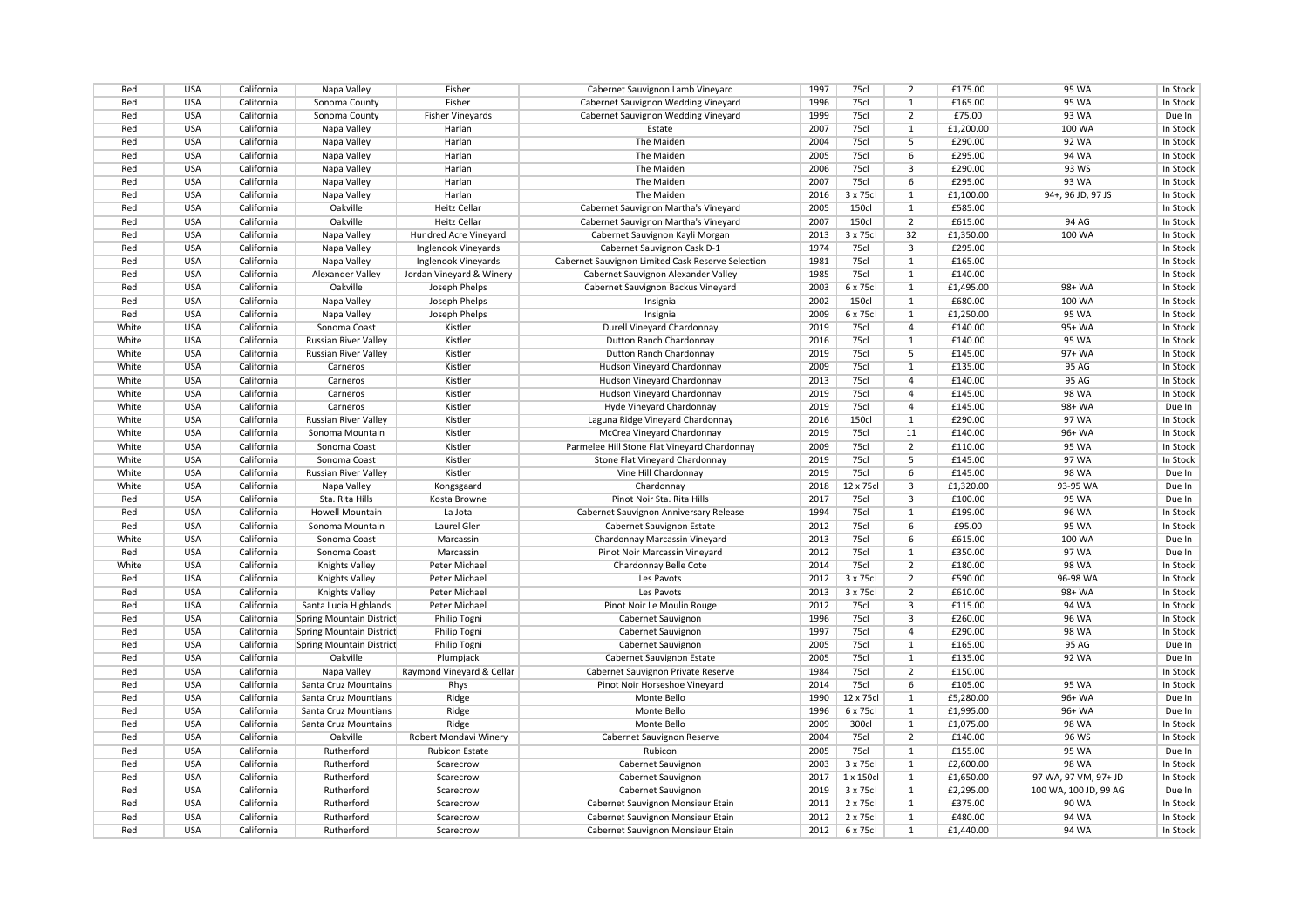| Red | <b>USA</b> | California | Rutherford                 | Scarecrow                | Cabernet Sauvignon Monsieur Etain                                    | 2013 | 75cl         | 3              | £240.00   | 95 WA                        | In Stock |
|-----|------------|------------|----------------------------|--------------------------|----------------------------------------------------------------------|------|--------------|----------------|-----------|------------------------------|----------|
| Red | <b>USA</b> | California | Rutherford                 | Scarecrow                | Cabernet Sauvignon Monsieur Etain                                    | 2017 | 6 x 75cl     | 1              | £1,285.00 | 93 WA                        | In Stock |
| Red | <b>USA</b> | California | Oakville                   | <b>Screaming Eagle</b>   | Cabernet Sauvignon                                                   | 2002 | 75cl         | 1              | £3,495.00 | 97+ WA                       | In Stock |
| Red | <b>USA</b> | California | Oakville                   | <b>Screaming Eagle</b>   | Cabernet Sauvignon                                                   | 2006 | 75cl         | $\overline{1}$ | £3,795.00 | <b>98 WA</b>                 | Due In   |
| Red | <b>USA</b> | California | Oakville                   | <b>Screaming Eagle</b>   | Cabernet Sauvignon                                                   | 2019 | 3 x 75cl     | $\mathbf{1}$   | £9,800.00 | 100 AG                       | Due In   |
| Red | <b>USA</b> | California | Napa Valley                | Seavey                   | Caravina Cabernet Sauvignon Napa Valley                              | 2006 | 12 x 75cl    | 1              | £575.00   | 91 WA                        | In Stock |
| Red | <b>USA</b> | California | Napa Valley                | Shafer                   | Cabernet Sauvignon                                                   | 2002 | 75cl         | 1              | £120.00   | 95 WA                        | Due In   |
| Red | <b>USA</b> | California | <b>Stags Leap District</b> | Shafer                   | Cabernet Sauvignon Hillside Select                                   | 2003 | 75c          | 1              | £290.00   | 95 WA                        | Due In   |
| Red | <b>USA</b> | California | <b>Stags Leap District</b> | Shafer                   | Cabernet Sauvignon Hillside Select                                   | 2009 | 6 x 75cl     | $\mathbf{1}$   | £1,575.00 | 94 WA                        | In Stock |
| Red | <b>USA</b> | California | <b>Stags Leap District</b> | Shafer                   | Cabernet Sauvignon Hillside Select                                   | 2012 | 75cl         | $\overline{3}$ | £295.00   | 100 WA                       | In Stock |
| Red | <b>USA</b> | California | <b>Stags Leap District</b> | Shafer                   | Cabernet Sauvignon Hillside Select                                   | 2013 | 75cl         | $\overline{3}$ | £260.00   | 98+ WA                       | In Stock |
| Red | <b>USA</b> | California | Alexander Valley           | Silver Oak               | Cabernet Sauvignon Alexander Valley                                  | 1990 | 75cl         | $\mathbf{1}$   | £135.00   | 91 WA                        | In Stock |
| Red | <b>USA</b> | California | Alexander Valley           | Silver Oak               | Cabernet Sauvignon Alexander Valley                                  | 1992 | 75cl         | $\mathbf{1}$   | £135.00   | 92 WA                        | In Stock |
| Red | <b>USA</b> | California | Alexander Valley           | Silver Oak               | Cabernet Sauvignon Alexander Valley                                  | 1995 | 75cl         | $\overline{1}$ | £135.00   | 94 WA                        | Due In   |
| Red | <b>USA</b> | California | Alexander Valley           | Silver Oak               | Cabernet Sauvignon Alexander Valley                                  | 1996 | 75cl         | $\overline{3}$ | £130.00   | 92 WA                        | Due In   |
| Red | <b>USA</b> | California | Alexander Valley           | Silver Oak               | Cabernet Sauvignon Alexander Valley                                  | 1997 | 75cl         | $\overline{2}$ | £130.00   | 89 WA                        | Due In   |
| Red | <b>USA</b> | California | Alexander Valley           | Silver Oak               | Cabernet Sauvignon Alexander Valley                                  | 2002 | 75cl         | $\overline{2}$ | £115.00   | 90 WA                        | Due In   |
| Red | <b>USA</b> | California | Napa Valley                | Silver Oak               | Cabernet Sauvignon Napa Valley                                       | 1993 | 75cl         | 5              | £155.00   | 90 WA                        | Due In   |
| Red | <b>USA</b> | California | Napa Valley                | Silver Oak               | Cabernet Sauvignon Napa Valley                                       | 1995 | 75cl         | $\overline{3}$ | £165.00   | 95 WA                        | Due In   |
| Red | <b>USA</b> | California | Napa Valley                | Silver Oak               | Cabernet Sauvignon Napa Valley                                       | 1995 | 300cl        | $\mathbf{1}$   | £660.00   | 95 WA                        | Due In   |
| Red | <b>USA</b> | California | Napa Valley                | Silver Oak               | Cabernet Sauvignon Napa Valley                                       | 1996 | 75cl         | $\overline{3}$ | £195.00   | 91 WA                        | Due In   |
| Red | <b>USA</b> | California | Napa Valley                | Silver Oak               | Cabernet Sauvignon Napa Valley                                       | 1997 | 75cl         | 5              | £240.00   | 94 WA                        | Due In   |
| Red | <b>USA</b> | California | Napa Valley                | Silver Oak               | Cabernet Sauvignon Napa Valley                                       | 1998 | 75cl         | $\overline{7}$ | £120.00   | <b>88 WA</b>                 | Due In   |
| Red | <b>USA</b> | California | Napa Valley                | Silver Oak               | Cabernet Sauvignon Napa Valley                                       | 2000 | 75cl         | $\overline{3}$ | £120.00   | <b>88 WA</b>                 | Due In   |
| Red | <b>USA</b> | California | Alexander Valley           | Simi                     | Cabernet Sauvignon Reserve Alexander Valley                          | 1974 | 75cl         | $\overline{2}$ | £295.00   | 90 WA                        | In Stock |
| Red | <b>USA</b> | California | Central Coast              | Sine Qua Non             | 2 D-Magnum Assortment: Eleven Confessions Grenache x1, Syrah x1 2017 |      | 2 x 300cl    | 1              | £7,495.00 | 98+ WA, 97+ WA/99 JD, 100 JD | In Stock |
| Red | <b>USA</b> | California | <b>Central Coast</b>       | Sine Qua Non             | Grenache "E" Eleven Confessions Vineyard                             | 2015 | 75cl         | $\overline{2}$ | £510.00   | 100 WA                       | Due In   |
| Red | <b>USA</b> | California | Sta. Rita Hills            | Sine Qua Non             | Sine Qua Non Syrah Touche Eleven Confessions Vineyard                | 2012 | 75c          | $\mathbf{1}$   | £600.00   | 100 WA                       | Due In   |
| Red | <b>USA</b> | California | Napa Valley                | Sloan                    | Napa Valley                                                          | 2009 | 3 x 75cl     | $\overline{1}$ | £1,345.00 | <b>98 WA</b>                 | In Stock |
| Red | <b>USA</b> | California | Napa Valley                | Spottswoode              | Cabernet Sauvignon Estate                                            | 2002 | 75cl         | $\mathbf{1}$   | £275.00   | 100 WA                       | Due In   |
| Red | <b>USA</b> | California | St. Helena                 | Spottswoode              | Cabernet Sauvignon Estate                                            | 2003 | <b>150cl</b> | 1              | £360.00   | 95 WA                        | In Stock |
| Red | <b>USA</b> | California | St. Helena                 | Spottswoode              | Cabernet Sauvignon Estate                                            | 2006 | 75cl         | $\mathbf{1}$   | £255.00   | 96 WA                        | In Stock |
| Red | <b>USA</b> | California | St. Helena                 | Spottswoode              | Cabernet Sauvignon Estate                                            | 2010 | <b>150cl</b> | $\overline{1}$ | £500.00   | 100 WA                       | In Stock |
| Red | <b>USA</b> | California | <b>Stags Leap District</b> | Stag's Leap Wine Cellars | Stag's Leap Wine Cellars Cabernet Sauvignon Cask 23                  | 1997 | 75cl         | 1              | £295.00   |                              | Due In   |
| Red | <b>USA</b> | California | Napa Valley                | Stag's Leap Wine Cellars | Stag's Leap Wine Cellars Cabernet Sauvignon Fay                      | 1997 | 75cl         | $\overline{2}$ | £165.00   | 87 WA                        | Due In   |
| Red | <b>USA</b> | Oregon     | <b>Dundee Hills</b>        | The Eyrie Vineyards      | Pinot Noir The Eyrie (Old Vines)                                     | 2017 | 75cl         | 24             | £60.00    | 95 VM, 96 JS                 | In Stock |
| Red | <b>USA</b> | Oregon     | Dundee Hills               | The Eyrie Vineyards      | Pinot Noir South Block Reserve Willamette Valley                     | 2015 | 75cl         | 22             | £141.00   | 96 WA, 97 JS                 | In Stock |
| Red | <b>USA</b> | Washington | Walla Walla Valley         | Cayuse                   | <b>Bionic Frog</b>                                                   | 2009 | 75cl         | $\overline{4}$ | £335.00   | 97+ WA                       | Due In   |
| Red | <b>USA</b> | Washington | Washington                 | Quilceda Creek           | Cabernet Sauvignon                                                   | 2001 | 75cl         | 8              | £195.00   | 96 WA                        | Due In   |
| Red | <b>USA</b> | Washington | Columbia Valley            | Quilceda Creek           | Cabernet Sauvignon                                                   | 2004 | 75cl         | 5              | £185.00   | 98 WA                        | Due In   |
| Red | <b>USA</b> | Washington | Washington                 | Quilceda Creek           | Cabernet Sauvignon                                                   | 2006 | 75cl         | $\mathbf{1}$   | £195.00   | 96 WA                        | In Stock |
| Red | <b>USA</b> | Washington | Columbia Valley            | Quilceda Creek           | Cabernet Sauvignon                                                   | 2010 | 75cl         | $\overline{2}$ | £190.00   | 98+ WA                       | Due In   |
| Red | <b>USA</b> | Washington | Washington                 | Quilceda Creek           | Cabernet Sauvignon                                                   | 2013 | 75cl         | 3              | £240.00   | 100 WA                       | In Stock |
| Red | <b>USA</b> | Washington | Red Mountain               | Quilceda Creek           | Cabernet Sauvignon Galitzine Vineyard                                | 2005 | 75cl         | $\overline{2}$ | £190.00   | 97 WA                        | In Stock |
| Red | <b>USA</b> | Washington | Red Mountain               | Quilceda Creek           | Cabernet Sauvignon Galitzine Vineyard                                | 2012 | 75cl         | 6              | £145.00   | 97 WA                        | In Stock |
| Red | <b>USA</b> | Washington | Washington                 | Quilceda Creek           | Cabernet Sauvignon Galitzine Vineyard                                | 2014 | 75cl         | $\mathbf{1}$   | £245.00   | 100 WA                       | In Stock |
|     |            |            |                            |                          |                                                                      |      |              |                |           |                              |          |
|     |            |            |                            |                          |                                                                      |      |              |                |           |                              |          |